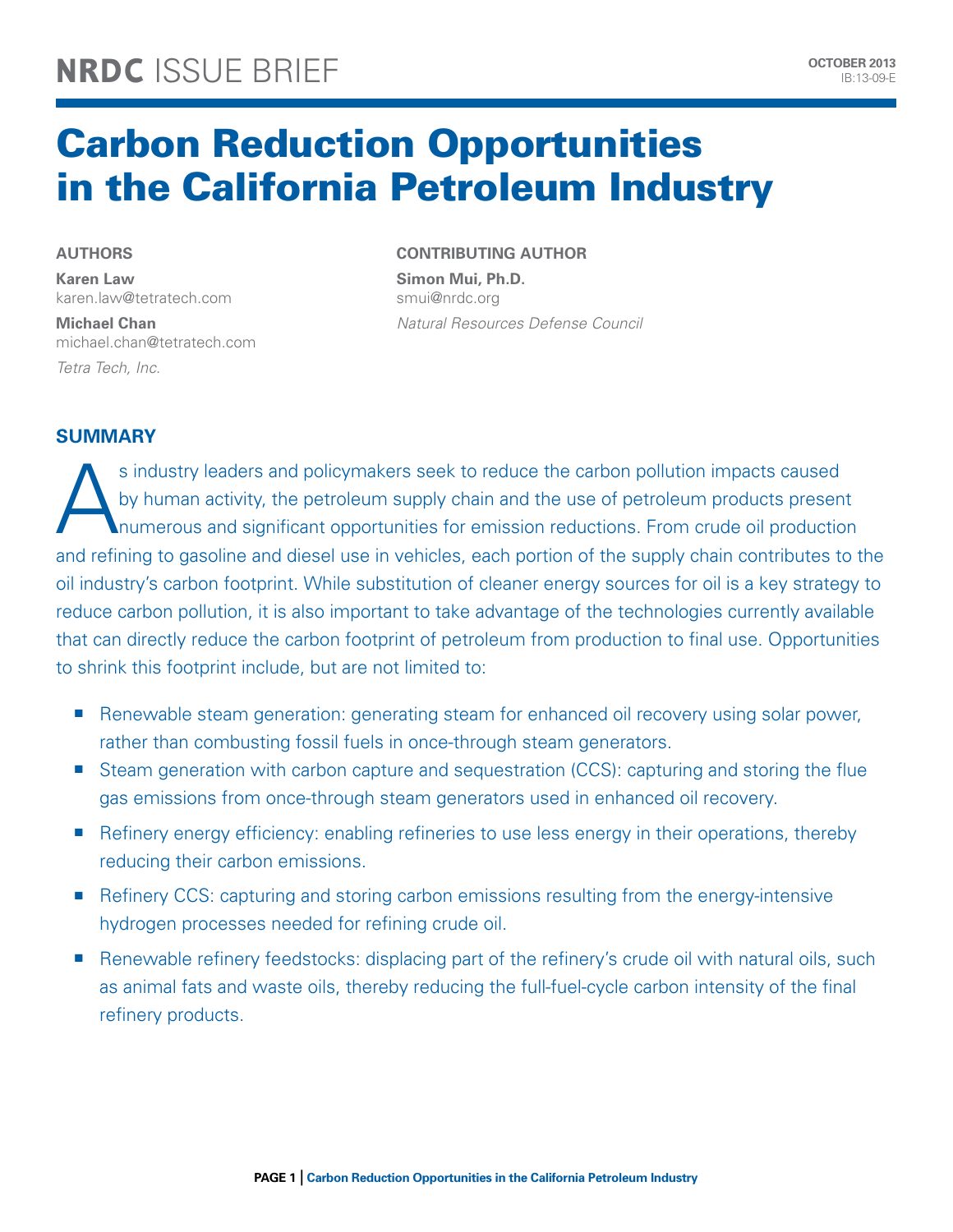The five technologies analyzed here do not encompass the full suite of opportunities to reduce greenhouse gas emissions (GHG, or herein "carbon") in the petroleum supply chain; such an extensive analysis is beyond the scope of this brief. Some of these additional technologies or practices include use of renewable electricity at refineries, use of biomass as an energy input, use of clean distributed generation technologies at oil production operations, renewable hydrogen inputs at refineries, avoidance of lower-quality crude oils that require greater extraction and refining energy, lower-carbon technologies for enhanced oil recovery that utilize gas or chemical injection, and efficiency improvements at crude oil production facilities.<sup>1,2</sup> In addition to these limitations, this brief does not evaluate the costs or cost-effectiveness of the various technologies or the potential reductions in criteria air pollutants.

This brief analyzes a low and a high market adoption scenario for the 2014 to 2020 period to illustrate the potential impact of implementing the five carbon reduction technologies identified above. The low case represents a conservative scenario in which the technologies are adopted to a limited degree, whereas the high case represents a scenario in which the technologies are adopted more broadly, though still to a reasonable and achievable degree as discussed further in this brief. These cases are applied to California, which accounts for 11 percent of total U.S. petroleum refining capacity and 8 percent of total U.S. crude oil production.3 GHG emissions from California petroleum refining and crude oil production are currently estimated to be approximately 31 million metric tons of  $CO<sub>2</sub>e$  and 17 MMT, respectively, for a total of 48 MMT.<sup>4</sup>

In the low case, the combined GHG emission reductions may be 2.8 million metric tons annually in 2020. In the high case, the combined reductions may be approximately 6.6 million metric tons annually in 2020. As a reference point, the full potential of these technologies—if adopted across

the board—would be more than 20 million metric tons of reduction annually.

These carbon reduction technologies can make major contributions to the petroleum industry's obligations under California's Global Warming Solutions Act of 2006 (known as AB32). In addition to carbon pollution reduction, many of these technologies can significantly reduce other air pollutants, providing further benefits to public health. If these technologies were all eligible reduction pathways under California's Low Carbon Fuel Standard (LCFS), part of AB32, even moderate adoption could meet a substantial portion of obligations for refiners under the standard, which requires a reduction of 17 million metric tons in 2020.5 Overall, the potential to reduce carbon emissions from the petroleum industry is sizeable, and the technologies to achieve these reductions are available and viable. Additional opportunities, such as CCS at the refinery beyond hydrogen applications, and higher levels of renewable refinery feedstock content and inputs can further reduce the carbon footprint of the petroleum industry.

# **Technologies to Reduce Carbon Emissions**

The petroleum supply chain consists of multiple stages that, together with vehicle fuel combustion, are responsible for the full-fuel-cycle carbon emissions of the final products, such as gasoline and diesel. From crude oil production through refining to fuel combustion in vehicles, each portion of the supply chain contributes to the total carbon footprint of the petroleum industry. Furthermore, each offers opportunities to reduce this footprint. Three key stages where carbon reduction technologies can significantly impact total emissions are crude oil recovery, refinery processes, and vehicle fuel combustion.



**The petroleum supply chain offers at least three key areas where promising technologies can enable significant reductions in carbon emissions. The percentages shown represent the contribution of each stage to total life-cycle emissions. Crude oil transport and finished product transport represent less than 2% of emissions. The totals are less than 100% due to rounding.**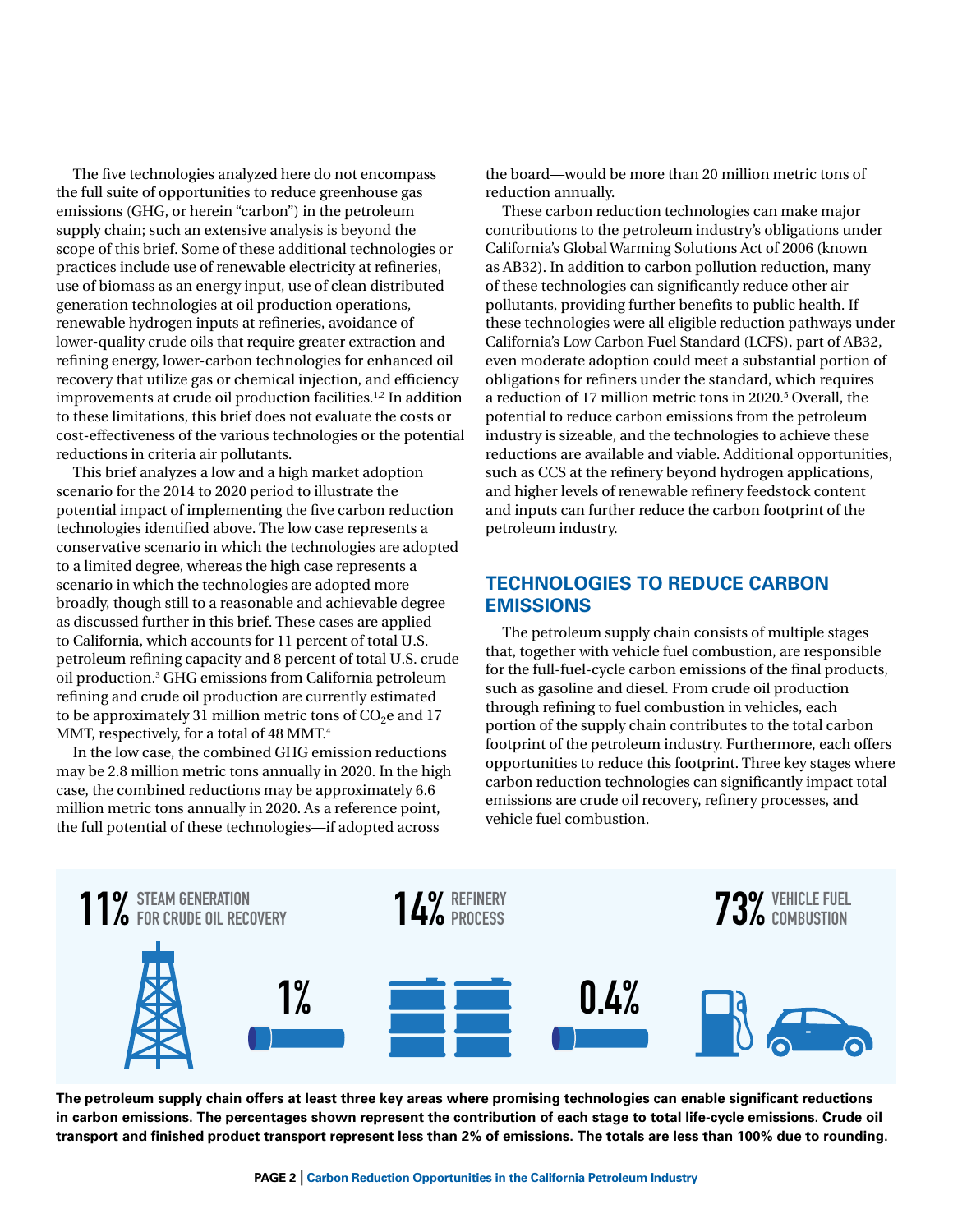#### **Crude Oil Recovery**

The recovery (or extraction) stage may include the use of artificial lift or enhanced recovery methods to push crude oil from underground reservoirs to the surface after the natural reservoir pressure falls to a point where the well cannot produce on its own. In some cases, this process is accomplished by the injection of gas, water, or chemical agents to facilitate recovery. The major greenhouse gas emission sources at this stage are tied to energy use to lift or pump crude oil from the subsurface, production of steam in thermal enhanced oil recovery operations, and potential gas venting, flaring, and fugitive (VFF) emissions.6

For some oil fields, steam injection is used to enhance crude oil recovery by decreasing viscosity, causing the oil to swell, and helping sweep the oil out of the reservoir rock.<sup>7</sup>,<sup>8</sup> In California, modern steam injection has been utilized since 1960. Today, steam injection is used to produce approximately 70 percent of the 630,000 barrels per day of oil produced in California.<sup>9</sup> Conventionally, fossil fuels such as natural gas are combusted to generate the steam, which is then pumped into injection wells.<sup>10</sup> The process is energy intensive, and the combustion of fossil fuel releases carbon into the atmosphere.11 Two technologies that can eliminate this carbon release include:

- $\blacksquare$  Renewable steam generation. Solar-thermal facilities that concentrate sunlight with mirrors to convert water into steam have been operating since the 1980s, including a pilot project by ARCO Solar utilizing the steam for enhanced oil recovery.12 Over the past several years, a number of technology companies have been active in commercializing this technology. Because solar energy drives this process, the carbon impact of generating steam using this technology is near zero compared with utilizing natural gas.13 [see sidebar "Using Solar Energy to Generate Steam"].
- $\blacksquare$  Steam generation with carbon capture and sequestration (CCS). Fossils fuels are still combusted to generate steam, but the carbon from the flue gas emissions is captured and stored. Retrofits using post-combustion capture, which separates  $CO<sub>2</sub>$  from the flue gas, can be suitable for existing facilities such as natural gas– based steam generation units.14 In addition, post-combustion capture can also be used for upgrading facilities, such as those that utilize steam methane reforming units to produce hydrogen.<sup>15</sup> Various subsurface locations exist for permanent disposal of the captured carbon, including deep saline formations, oil fields, and gas fields. Technology to capture, transport,

#### **Using Solar Energy to Generate Steam**

To generate steam renewably, mirrors and reflective surfaces are arranged to concentrate sunlight. The solar energy is directed at a central tube or tower containing water, which is heated and turned into steam. The steam is injected into oil wells to improve recovery rates



This renewable steam generation technology is currently being deployed commercially by BrightSource in Coalinga, California, and by GlassPoint in McKittrick, California, and Amal, Oman.

and inject the carbon emissions is commercially available, and there is broad scientific consensus that, provided it is adequately regulated, CCS can be carried out safety and effectively and result in permanent storage in these reservoirs.16

Additional recovery-stage reduction opportunities not analyzed in this issue brief include measures to reduce VFF emissions and to improve energy efficiency. Flaring involves intentional burning of the associated gases dissolved in crude oil, which releases  $CO<sub>2</sub>$  and potentially other pollutants, depending on combustion efficiency. Venting refers to intentionally releasing the gases, including methane, a gas with a global warming potential 25 times that of  $CO<sub>2</sub>$ . Fugitive emissions are unintentional or irregular releases of those gases, such as through leaks in valves and seals.17 In general, these emissions can be reduced through industry best practices such as systems to reduce methane loss during the completion of a well (i.e. green completions), better pipeline maintenance and repair, and proactive leakage monitoring and repair.<sup>18</sup> Similarly, improved efficiency through equipment modernization, improved maintenance and repair, and integrated energy management approaches can also lead to reduced emissions.19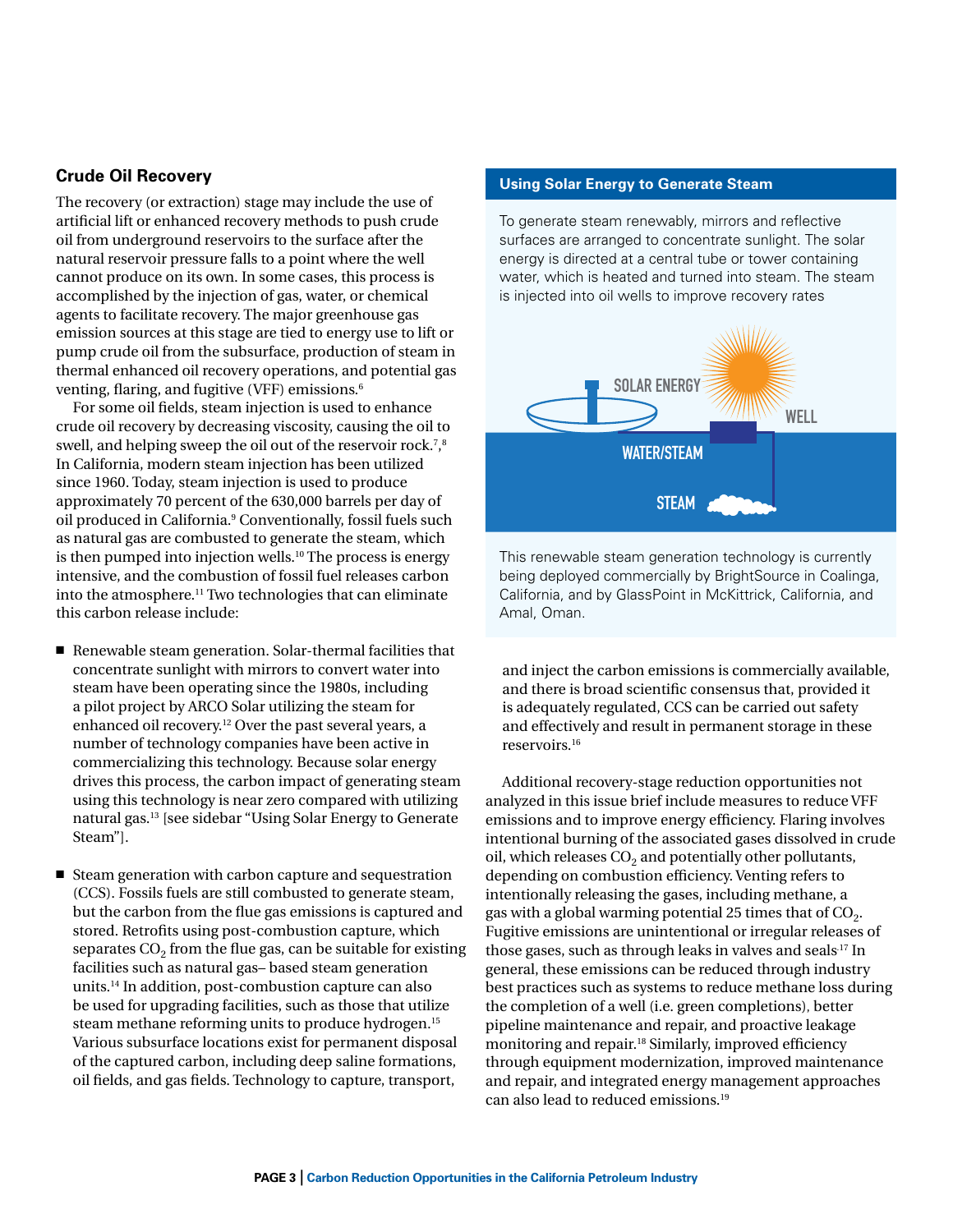#### **Refinery Processes**

Refineries are a collection of complex chemical process systems that convert crude oil to valuable petroleum products like gasoline, diesel, kerosene, and jet fuel. .<br>These typically include distillation, cracking, treating, and reforming. Carbon emissions result from the series of steps 1 required to upgrade the crude oil into its final products. Two technologies that can reduce these emissions are: **Million**  $\alpha$ 

- $\blacksquare$  Refinery energy efficiency. Continual improvements in the efficiency of the refinery enable it to use less energy in its operations, thereby reducing its carbon impact. Measures that increase the energy efficiency of a refinery include improved controls, improved heat recovery, hydrogen and fuel gas management, utilities optimization, and advanced process technologies. McKinsey & Company (2011) found that the U.S. refining industry could reduce its energy use by 13 percent by 2020 through commercially available technologies at an internal rate of return of at least 10 percent; others, such as Energetics Incorporated (2006), found that the technical potential was as high as 26 percent if best practices and state-of-the-art technologies were used.<sup>20</sup>
- $\blacksquare$  Refinery CCS. As with carbon capture and sequestration for steam generation, emissions are not vented into the atmosphere but are instead stored over geological timescales with active measurement, monitoring, and verification protocols. There are many point sources of  $CO<sub>2</sub>$ emissions from refinery operations, including hydrogen production, the fluid catalytic cracking (FCC) unit, steam generation, and localized heat requirements. One particular carbon reduction opportunity among refinery processes is hydrogen-related CCS. The production of hydrogen by reforming or gasifying fossil fuels and its use in the refinery both emit carbon dioxide. Hydrogen production usually represents the best capture and sequestration opportunity at the facility, capable of appreciably reducing overall refinery emissions.21, 22 Other potential  $CO<sub>2</sub>$  sources within a refinery are not included in this assessment. [See sidebar on "Opportunities for Refinery Energy Efficiency"]

While not analyzed here, the use of lower-quality crude oils and/or heavier crude oils —including but not limited to tar sands or other extra-heavy crude oils— can also result in greater production and refining emissions due to the additional energy necessary to extract, upgrade, and refine these feedstocks. California refineries utilize a significant mix of heavy crude oils, which is one reason why average refining

### **Opportunities for Refinery Energy Efficiency**

The California Air Resources Board reports that the largest refineries in the state have implemented or are currently implementing efficiency improvement projects whose impact will be equivalent to approximately an 8 percent reduction in refining emissions. These projects involve boilers (cogeneration, steam, and combined cycle plants), electric motors, stationary combustion (gas turbines), steam motors, thermal equipment (furnaces and heat exchangers), and other equipment (including refinery-wide projects and flare systems). turt



Source: www.arb.ca.gov/cc/energyaudits/publicreports.htm.

emissions in California are higher than those in other major U.S. refining regions.<sup>23</sup> Reduced reliance on lower-quality or heavier crude oil feedstocks, through a switch to lighter, higher-quality crude oils and renewable crude oils, can help reduce carbon emissions and yield additional benefits in terms of reduced air pollutants, so long as the switch reduces overall production and refining of lower-quality, heavier crude oil and does not result in shifting those crude oils elsewhere.<sup>24</sup>

#### **Vehicle Fuel Combustion**

At the end of the petroleum supply and processing chain, petroleum fuels like diesel are combusted to provide motive power. Examining only the fuel portion of the carbon footprint, most of the carbon content of the feedstocks used to create the fuel is released during vehicle operation and represents 73 percent of the total life cycle, or wellto-wheels, emissions for gasoline.25 On a full-fuel-cycle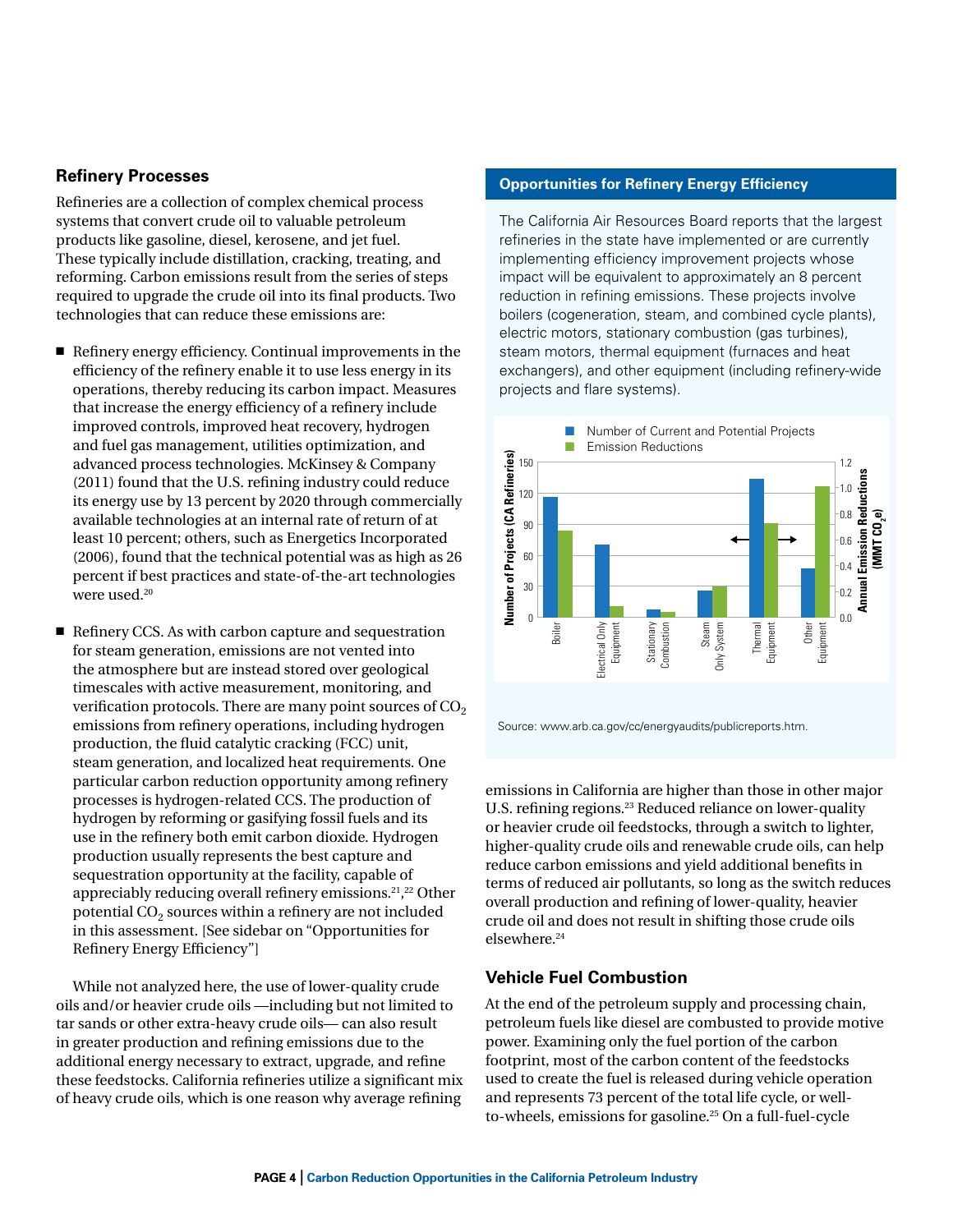basis, combusting fuel from petroleum directly increases atmospheric carbon concentration, whereas renewable feedstocks like biomass are grown using carbon dioxide from the atmosphere and can result in lower net emissions if regrown. The petroleum industry can reduce the direct emissions of fuel use in vehicles by reducing the carbon intensity of the fuel itself through many types of renewable feedstocks.

 $\blacksquare$  Renewable refinery feedstocks. By displacing part of the crude oil with feedstocks from renewable sources, the carbon intensity of the ultimate fuel can be reduced. The use of natural oils, including animal fats, waste grease, and vegetable oils, does not completely eliminate the fuel's carbon impact, as the processing of renewable feedstocks and direct and indirect land conversion also generate emissions, but the full-fuel-cycle carbon intensity of diesel from renewable feedstocks can be 16 to 60 percent less than that of diesel made from crude oil alone. While

supply and availability limitations will prevent renewable biomass from entirely replacing crude oil feedstocks, other opportunities, such as renewable electricity use, can also reduce carbon intensity but were not evaluated here.

# **Potential to Reduce Carbon Emissions**

The technologies described above can offer significant reductions in carbon emissions associated with the production of transportation fuels, as shown below. For comparison, the carbon intensities—on a full-life-cycle basis—of petroleum-based gasoline and diesel in California today are 99.18 and 98.03  $gCO<sub>2</sub>e/MJ$ , respectively.<sup>26</sup>

The implementation of carbon reduction technologies where applicable can appreciably decrease the overall carbon intensity of petroleum products. The potential carbon reductions are summarized below in the table with assumptions explained in this section.

| Technology                 | <b>Carbon Reduction</b><br>Potential (gCO <sub>2</sub> e/MJ<br>finished product)* | <b>Applicable to:</b>                                                      | <b>Estimated Annual Carbon</b><br><b>Reduction Potential</b><br>in California with Full<br><b>Implementation (million metric)</b><br>tons $CO2e)**$ |
|----------------------------|-----------------------------------------------------------------------------------|----------------------------------------------------------------------------|-----------------------------------------------------------------------------------------------------------------------------------------------------|
| Renewable steam generation | 4.8                                                                               | Finished products of crude oil derived<br>from steam-enhanced oil recovery | 7.3                                                                                                                                                 |
| Steam generation with CCS  | 4.2                                                                               | Finished products of crude oil derived<br>from steam-enhanced oil recovery | 6.4                                                                                                                                                 |
| Refinery energy efficiency | $0.5 - 1.0$                                                                       | Improvements in total refinery efficiency<br>by 5 to 10%                   | 7.3                                                                                                                                                 |
| Refinery CCS***            | 2.0                                                                               | Hydrogen-related refinery processes                                        | 5.9                                                                                                                                                 |
| Renewable feedstocks       | 11                                                                                | Finished products of natural oil                                           | 0.8                                                                                                                                                 |

\*See Technical Appendix for calculations of carbon reduction potential.

\*\*Full implementation assumes 100% adoption of renewable steam generation or steam generation with CCS where applicable, 25% efficiency improvement at 100% of refineries, 100% adoption of refinery CCS on hydrogen production units where applicable, and 4% displacement of crude oil with co-processing of mixed renewable or waste/by-product feedstocks at 100% of refineries.

\*\*\*CCS applied to refinery emissions associated with hydrogen production only. Some hydrogen is produced outside the refinery.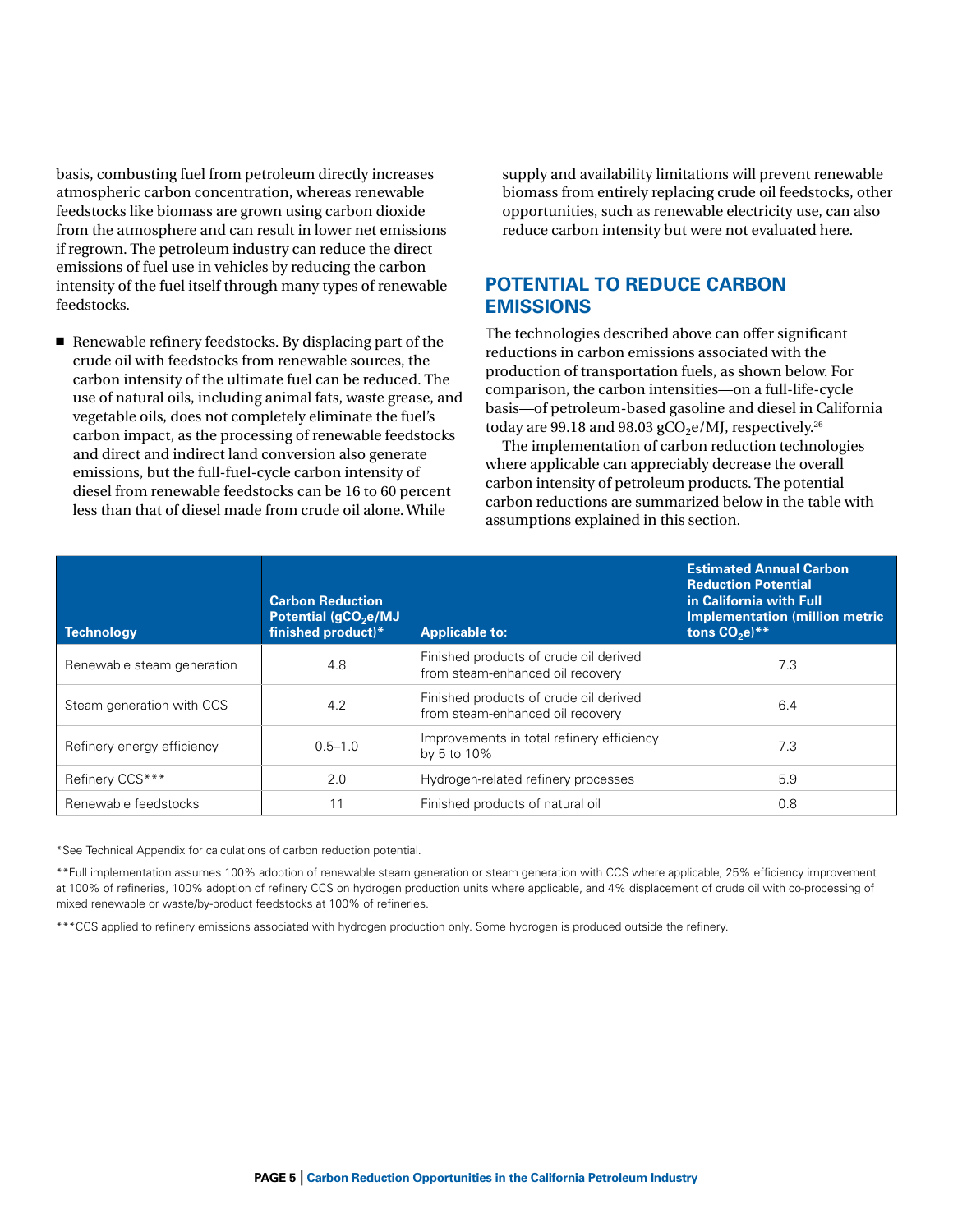# **High and Low Adoption Cases**

To illustrate the potential impact of implementing the various carbon reduction technologies within the petroleum industry, two adoption cases between 2013 and 2020 were explored by Tetra Tech, Inc., using assumptions about potential adoption rates and quantitative estimates of emission reductions. The low case represents a conservative market scenario in which the oil producers and refineries adopt technologies to a limited degree, whereas the high case represents a scenario in which adoption is broader, though still to a reasonable and achievable degree. Assumptions for each technology in the low and high cases are described below.

### **Renewable Steam Generation**

Steam generation by concentrating solar energy can replace combusting natural gas expressly for the purpose of generating steam to enhance oil recovery. GlassPoint, a manufacturer of solar steam generators for the oil and gas industry, estimates that as much as 80 percent of natural gas use can be displaced by solar energy, and simulations show that, despite the diurnal and seasonal nature of solar energy, oil recovery from renewable steam generation may be essentially the same as that of combusting natural gas.<sup>27,28</sup>

In the low adoption case, we assume that up to 5 percent of natural gas currently used in once-through steam generators is displaced by renewable steam generation or uses CCS, as described below, by 2020. In the high case, up to 20 percent of the natural gas used in once-through steam generators in California is displaced by renewable steam generation or uses CCS. Other crude oil production facilities globally may also employ this technology, such as the GlassPoint project currently underway in Oman. This study considers only California crude oil sources, making up about 37 percent of the petroleum used in the state.29 Inclusion of reduction opportunities for foreign sources would increase the emission reduction potential.

# **Steam Generation with CCS**

As an alternative to renewable steam generation, carbon from natural gas steam generation can be generally captured via post-combustion methods and stored. Retrofits using post-combustion capture, which separates  $CO<sub>2</sub>$  from the flue gas, can be suitable for existing facilities such as natural gas– based steam generation units.30 Post-combustion capture can also be utilized for upgrading facilities, such as those that use steam methane units to produce hydrogen.<sup>31</sup> In the low case, we assume that up to 5 percent of carbon emissions from once-through steam generators used in enhanced oil recovery are captured and sequestered or reduced using renewable steam generation, as described above, by 2020.

In the high case, up to 20 percent of these carbon emissions from California fields using natural gas steam generation are captured and sequestered or reduce using renewable steam generation. Other out-of-state crude oil production facilities that supply California refineries may also be able to employ this technology, thereby increasing the potential emission reductions. However, this issue paper focuses just on opportunities at California production facilities.

As with refinery CCS, combustion products are sequestered rather than emitted into the atmosphere. CCS is a particularly interesting option for this portion of the petroleum supply chain, as carbon dioxide injection is currently used widely for enhanced oil recovery as well, thereby aligning closely with the original purpose of steam generation. However, additional regulations are necessary for enhanced oil recovery projects to ensure that  $CO<sub>2</sub>$  injections into oil fields are sequestered. In fact, in some cases, fields that are amenable to steam recovery may also produce higher yields through the injection of carbon dioxide.<sup>32</sup>

# **Refinery Energy Efficiency**

The opportunities for efficiency improvements in refinery energy consumption are substantial. Technology providers such as Honeywell UOP estimate the potential to be 12 to 25 percent in the United States, attainable through improved operation and control, improved heat recovery, advanced process technology, utilities optimization, and hydrogen and fuel gas management.<sup>33</sup> Lawrence Berkeley National Laboratory suggests that the potential improvement may be greater than 23 percent from energy efficiency measures for refinery boilers and more than 31 percent from energy efficiency measures for steam distribution systems in the United States.34 Figures from McKinsey & Company indicate that a 13 percent improvement in refinery energy efficiency in the United States can be achieved using only commercially available technologies that offer a positive internal rate of return.35 The refinery sector public report from the California Air Resources Board, based on self-audits by refineries, indicates that approximately 2.8 million metric tons of  $CO<sub>2</sub>e$ can be avoided with refinery efficiency improvements, with just over 60 percent of the reductions coming from projects that were completed or were implemented prior to 2010.36 The avoidance of 2.8 million metric tons is equivalent to an 8 percent reduction in refining emissions. We note that these estimates are likely conservative, given that (1) the information is based on self-audits and (2) the estimates do not include the off-site production of electricity, steam, or hydrogen, which is a potential major source of emissions and would be included in a life-cycle assessment.

The authors evaluate a low and higher case, considering the aforementioned studies that cite up to a 20 to 30 percent energy efficiency improvement while recognizing that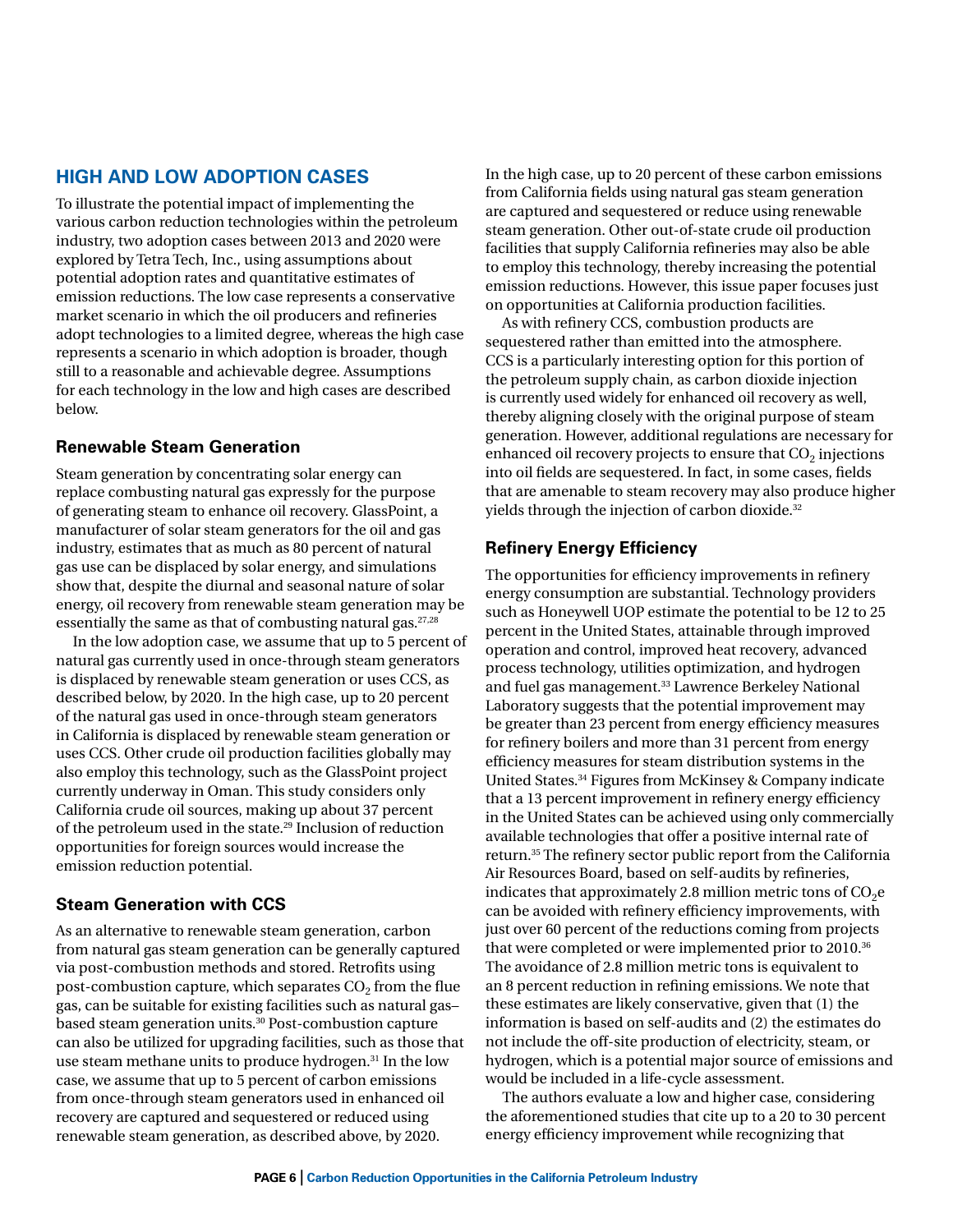some refineries may have already deployed some level of energy efficiency improvements. The cases also account for some conservatism with respect to timescale for planning, permitting, and installation. The low case applies a ramp-up to a very conservative 5 percent improvement in refinery efficiency by 2020 relative to 2010 levels. A 5 percent improvement can be attained, for example, by using advanced process technology, such as new catalysts. The high case applies a ramp-up to a still conservative 10 percent improvement in refinery efficiency by 2020. This level can be attained, for example, using improved heat recovery within and across process units.

### **Refinery Carbon Capture and Storage (CCS)**

In the low case, we assume that 15 percent of the refining capacity in California utilizes CCS by 2020. This adoption rate is roughly equivalent to having just one of the largest refineries in California utilize CCS.37 We assume that CCS is used to capture and store emissions from the hydrogen production unit. In the high case, up to 30 percent of the refining capacity in California utilizes CCS by 2020. This percentage is equivalent to the two largest refineries in California adopting CCS on hydrogen production.

Because CCS requires significant capital and is technologically intensive, implementation will likely take the form of maximum capture and sequestration at a small fraction of refineries, rather than partial capture and sequestration at all refineries. In addition, CCS is not limited to emissions associated with hydrogen production and may be further applied to other carbon emissions from the refinery. However, we consider only hydrogen-related CCS here since it is generally thought to be a lower-cost option that is comparatively easy to implement.

### **Renewable Feedstocks**

Renewable feedstocks can include first-generation natural oils from vegetable seeds, animal fats, and greases, or second-generation feedstocks including camelina, lignocellulosic biomass, and algal oils.38 Natural oil from renewable feedstocks is either directly co-processed with the incoming crude oil stream using existing refining equipment or processed in new, stand-alone units. For example, the Paramount Refinery in Paramount, California is currently being retrofitted to produce renewable diesel and jet fuel using Honeywell UOP technology consisting of stand-alone units, while the Valero Refinery in St. Charles, Louisiana, also has a stand-alone unit co-located with the existing refinery. For direct co-processing, there is no technical guidance yet on the maximum allowable renewable fraction that still ensures refinery performance. The level of renewable feedstock acceptable for co-processing in existing refineries depends on the level of contaminants (e.g., nitrogen, sulfur,

chlorine, alkali metals), which can negatively affect catalyst performance, as well as the risk tolerance of individual refiners. To date, tests have generally incorporated less than 5 percent renewable feedstocks through co-processing, although up to 30 percent has been proposed.<sup>39</sup> Standalone units to produce renewable finished products allow for potentially higher blend levels with petroleum finished products. As more refineries adopt the use of renewables, growing industry experience with this technology will provide greater understanding and better characterization of its carbon reduction potential.

In the low case, we assume that up to 30 percent of refining capacity in California uses 2 percent renewable feedstocks in its refining operations by 2020. In a higher case, up to 60 percent of refineries use 4 percent renewable feedstocks in their refining operations.

Other opportunities to use renewable feedstocks (not analyzed here) include:

- $\blacksquare$  Use of renewable fuels (e.g., biofuels) for refinery process heaters that could partially or fully replace fossil fuels.
- $\blacksquare$  Greater use of renewable-based electricity as an energy input to refineries. Refineries are currently among the largest users of electricity in California.
- Use of renewable hydrogen sources, such as biomass to hydrogen, to displace fossil-based hydrogen sources.

| of carbon reduction technologies by 2020.                                                                   |                                                                                      |                                                                                           |  |
|-------------------------------------------------------------------------------------------------------------|--------------------------------------------------------------------------------------|-------------------------------------------------------------------------------------------|--|
| Carbon Reduction<br>Opportunity                                                                             | Low Adoption Case                                                                    | <b>High Adoption Case</b>                                                                 |  |
| Renewable steam<br>generation or<br>steam generation<br>from natural gas<br>with CCS for oil<br>extraction* | 5% of once-through<br>steam generators<br>in CA adopt either<br>solar thermal or CCS | 20% of once-<br>through steam<br>generators in CA<br>adopt either solar<br>thermal or CCS |  |
| Refinery energy<br>efficiency                                                                               | Average 5%<br>improvement across<br>all refineries                                   | Average 10%<br>improvement across<br>all refineries                                       |  |
| <b>Refinery CCS</b><br>for hydrogen<br>production**                                                         | 15% of refining<br>capacity                                                          | 30% of refining<br>capacity                                                               |  |
| 30% of refineries<br>Renewable<br>using 2% renewable<br>feedstocks in crude<br>feedstocks<br>oil stream     |                                                                                      | 60% of refineries<br>use 4% renewable<br>feedstocks in crude<br>oil stream                |  |

\*Renewable steam generation and steam generation from natural gas with CCS are generally mutually exclusive opportunities.

\*\*CCS applied to the entirety of refinery emissions associated with hydrogen production and use as a process fuel.

#### **The low and high cases represent modest levels of adoption of carbon reduction technologies by 2020.**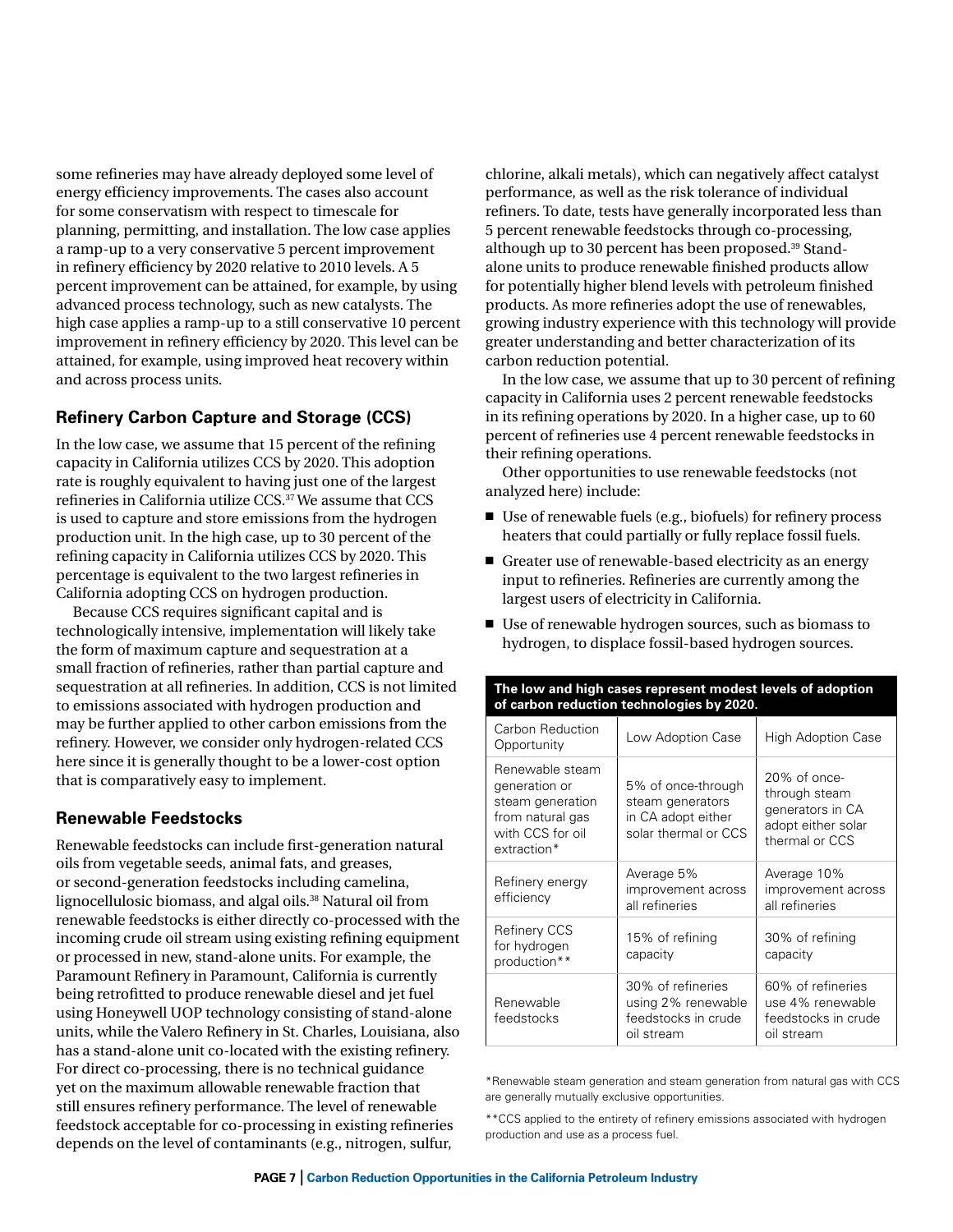# **Combined Carbon Reduction Potential**

The magnitude of potential carbon reductions in the low and high adoption cases is illustrated (in the two figures below) for California between 2014 and 2020. Refining in California represents 15 percent of total U.S. capacity. GHG emissions from California petroleum refining and crude oil production are currently estimated to be approximately 31 million metric tons of  $CO<sub>2</sub>e$  and 17 MMT, respectively, for a total of 48  $MMT<sup>40</sup>$ 

If carbon reduction opportunities for the petroleum industry were adopted to a limited degree (low case), the combined emissions reductions could be 2.8 million metric tons annually by 2020.

If carbon reduction opportunities for the petroleum industry were adopted more broadly to a reasonable and achievable degree (high case), the combined emissions reductions could be approximately 6.6 million metric tons annually by 2020. As a reference, full adoption of these opportunities could reduce carbon emissions by approximately 20 million metric tons annually but would be unlikely to occur by 2020.

**Carbon Reduction Potential under a Low Adoption Case: The adoption of carbon reduction technologies to a limited degree is equivalent to reducing total California refining and oil production emissions by 6% by 2020.**



emissions by 14% by 2020. eduction Potential under a High Adoption Case: The adoption of carbon reduction technologies to a reasonable and achievable degree is equivalent to reducing total California refining and oil production **Year Carbon Reduction Potential under a High Adoption Case: The adoption of carbon reduction technologies** 

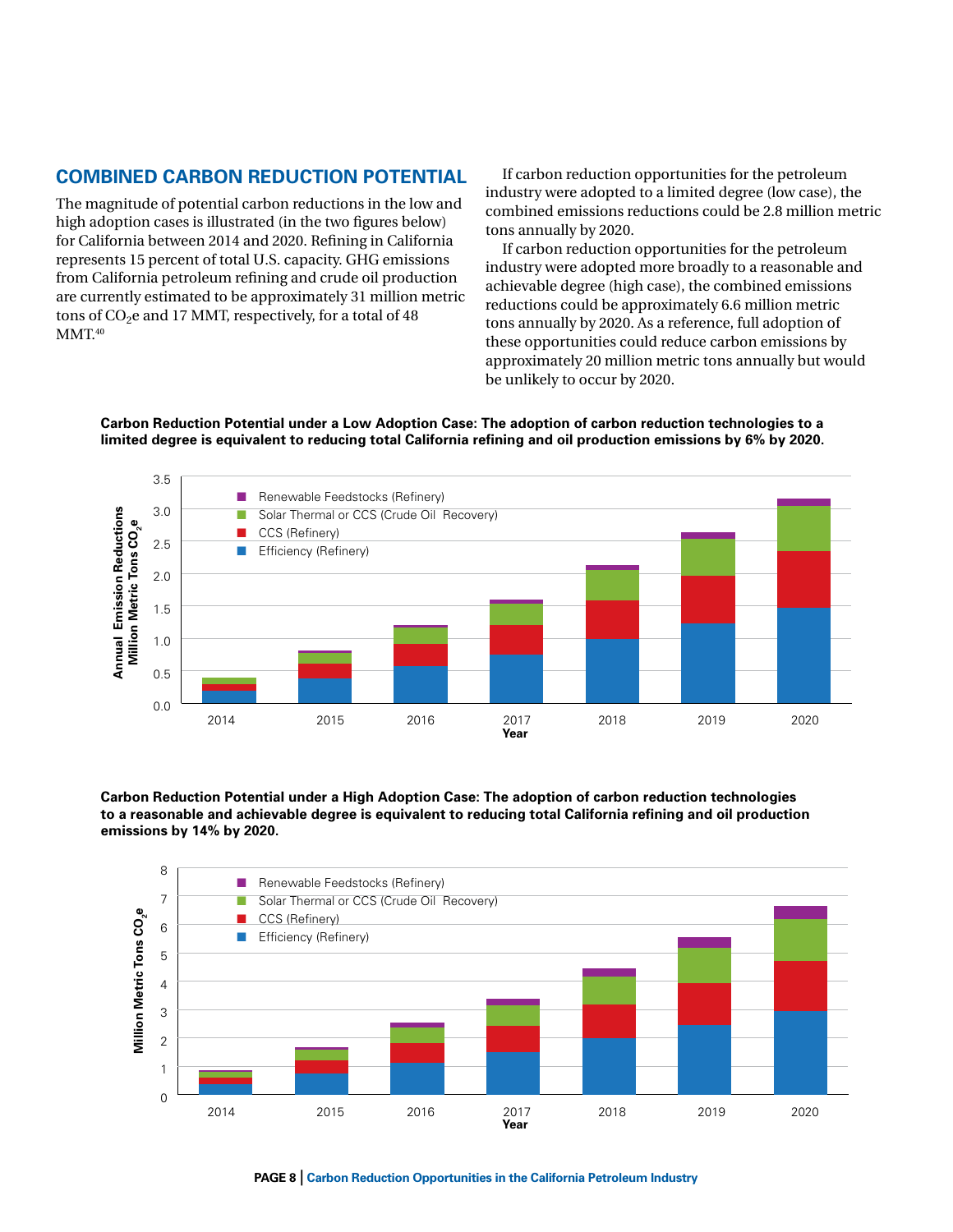For oil recovery, renewable steam generation and steam generation utilizing CCS both show similar carbon benefits. Both the low and high cases evaluated here reflect conservative assumptions regarding the adoption of carbon reduction technologies by the petroleum industry. As discussed above, there are numerous technologies and applications not evaluated in this brief that may offer additional reductions. Because many of these technologies, particularly refinery efficiency improvements, also positively impact the economics of the petroleum industry, even higher levels of technology adoption may be feasible. rual Emission Reduction<br>Beductions<br>And Strips **c**c<br>ra<br>other<br>uc<br>d a

# **CONTRIBUTING TO CALIFORNIA'S LOW CARBON FUEL STANDARD** approximately

These carbon reduction technologies can make major contributions to the petroleum industry's obligations under California's LCFS. Under the standard, refineries must reduce the carbon intensity of their fuels by 10 percent by 2020, 4 relative to 2010 levels. This level of reduction, applied to the projected California gasoline and diesel demand over the 3 next decade, translates to obligations for refiners that reach nearly 17 million metric tons annually in carbon reductions 2 in 2020.41

Currently, California's LCFS includes crediting opportunities for innovative technologies to reduce emissions from crude oil recovery, including CCS and solar steam generation. The state's Air Resources Board is currently evaluating refinery-specific measures to require or encourage refining energy efficiency improvements. The LCFS standard currently does not account for reduction opportunities that occur directly at petroleum refineries. Crediting for reductions that go above and beyond requirements could help create additional incentive for refineries to undertake of the petroleum industry, even higher help create additional incentive for refineries to undertake these projects. Many of these technologies can significantly reduce air pollution, resulting in co-benefits in addition to carbon reductions.42 **p** cr

> The low and high cases described above suggest that approximately 2.8 million to 6.6 million metric tons annually of these obligations can be met in 2020 under conservative assumptions regarding the adoption of the highlighted carbon reduction technologies. Even greater adoption of these technologies, along with other cost-effective reduction strategies, can greatly help refiners to achieve their LCFS obligations if the highlighted carbon reduction technologies are eligible under the program.



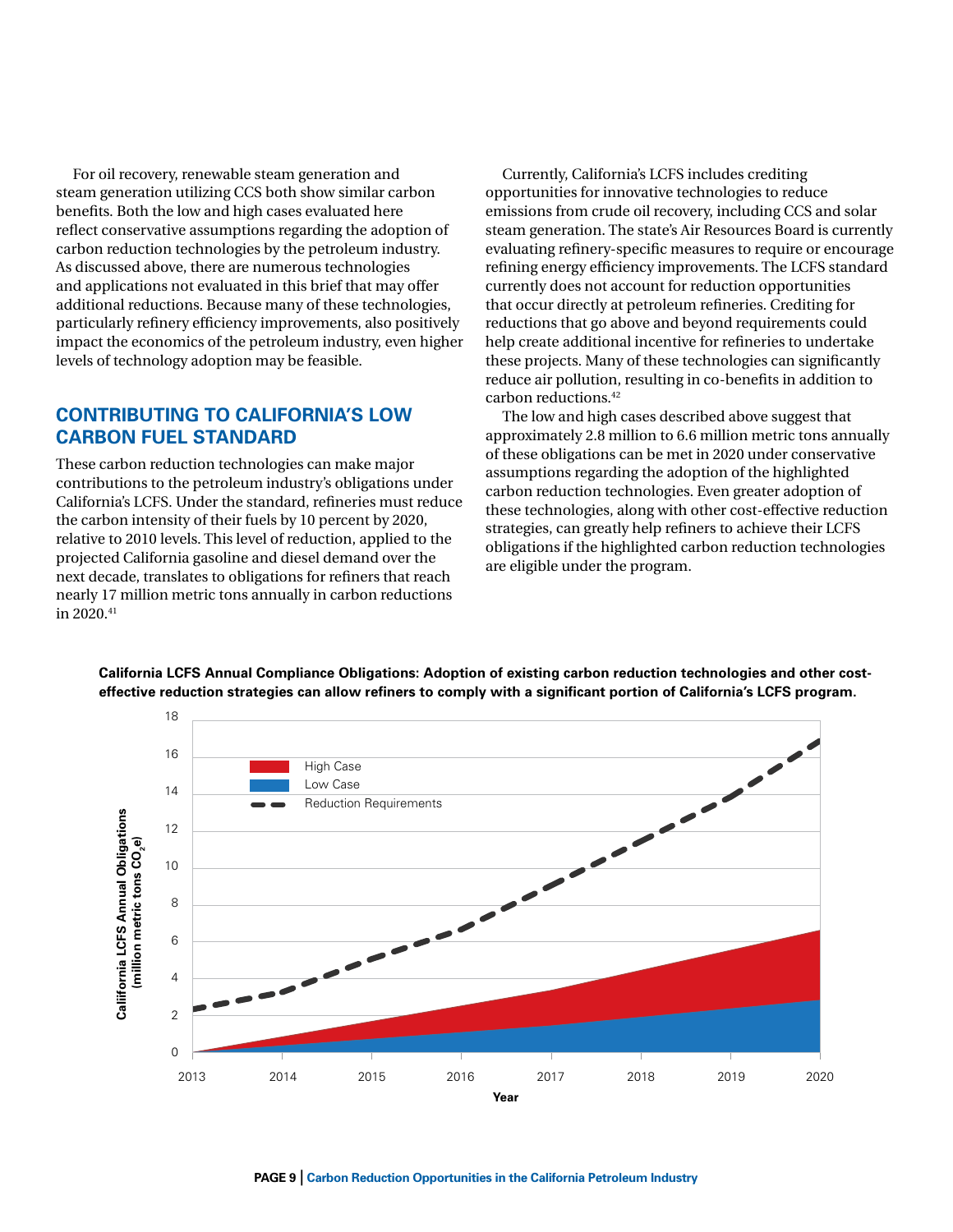# **Conclusion**

The potential to reduce carbon emissions from the petroleum industry is sizable, and many of the technologies to achieve these reductions are available and viable. Along the supply chain, major opportunities exist in crude oil recovery, refining, and refinery feedstocks to shrink the carbon footprint of petroleum. In California alone, modest adoption of renewable steam generation or steam generation with CCS, refinery efficiency improvements, CCS of hydrogen-related refinery processes, and renewable refinery feedstocks can enable carbon reductions of nearly 3 million to 6.6 million metric tons of reductions annually by 2020. Full adoption of these technologies would result in 20 million metric tons of reduction. If all of these technologies were credited under the LCFS, they could contribute to meeting a significant portion of refiners' annual obligations. Additional opportunities, such as CCS at the refinery beyond hydrogen and additional use of renewable feedstocks and energy inputs, can further reduce the carbon impact of the petroleum industry.

#### **Endnotes**

1 California Air Resources Board, *Draft White Paper: Potential GHG Reductions from Clean Distributed Generation Technologies at Oil and Natural Gas Facilities*, March 14, 2012, [www.arb.ca.gov/cc/oil-gas/draft\\_](http://www.arb.ca.gov/cc/oil-gas/draft_white_paper_oil_DG_March_7.pdf) [white\\_paper\\_oil\\_DG\\_March\\_7.pdf](http://www.arb.ca.gov/cc/oil-gas/draft_white_paper_oil_DG_March_7.pdf) (accessed August 11, 2013).

2 U.S. Department of Energy Office of Fossil Energy, *Enhanced Oil Recovery*, energy.gov/fe/science-innovation/oil-gas/enhanced-oil-recovery (accessed July 12, 2013).

3 Based on U.S. Energy Information Administration crude oil production and refining capacity data for 2012, www.eia.gov/.

4 See Technical Appendix for details on the estimates.

5 Under recent amendments to California's LCFS, innovative carbon reduction technologies used for oil production, such as solar thermal and carbon capture and storage, are eligible for LCFS credit generation, with each credit representing 1 metric ton of reduction. Reductions in petroleum refinery emissions are currently not credited under the LCFS.

6 El-Houjeiri, H.M., S. McNally, and A.R. Brandt, *Oil Production Greenhouse Gas Emissions Estimator*, version 1.1, Appendix C. California Environmental Protection Agency, Air Resources Board, February 23, 2013.

7 According to the National Energy Technology Laboratory, "[i]n steamflooding, high-temperature steam is injected into a reservoir to heat the oil. The oil expands, becomes less viscous and partially vaporizes, making it easier to move to the production wells. Steamflooding is generally used in heavy oil recovery to overcome the high viscosity that inhibits movement of the oil." *See*: [www.netl.doe.gov/technologies/](http://www.netl.doe.gov/technologies/oil-gas/publications/eordrawings/Color/coltr.pdf) [oil-gas/publications/eordrawings/Color/coltr.pdf](http://www.netl.doe.gov/technologies/oil-gas/publications/eordrawings/Color/coltr.pdf) and www.netl.doe.gov/ technologies/oil-gas/publications/eordrawings/Color/colsf.pdf.

8 We note that in addition to the thermal (or steam) enhanced oil recovery (EOR) technology evaluated here, gas (including natural gas) and chemical injection are the two other main methods for EOR. In some cases, natural gas injection and repressurization could lead to lower GHG emissions, but only if methane is not vented or leaked and if that natural gas is not later recovered as a primary energy source. Currently, repressurization of oil wells using inert or noncombustible gases like  $CO<sub>2</sub>$ and  $N<sub>2</sub>$  may be a more economical and stable option than using potentially valuable natural gas feedstocks.

9 California Department of Conservation, Division of Oil, Gas, and Geothermal Resources, *2009 Annual Report of the State Oil & Gas Supervisor*, ftp://ftp.consrv.ca.gov/pub/oil/annual\_ reports/2009/0101summary1\_09.pdf.

10 In some applications, coal may be combusted to generate steam.

11 California oil recovery has increased in energy-intensity since the 1960s due to an increasing need for steam injection together with resource depletion. See A.R. Brandt (2011), *Sustainability*, Vol. 3, 1833- 1854.

12 [www1.eere.energy.gov/solar/pdfs/solar\\_timeline.pdf](http://www1.eere.energy.gov/solar/pdfs/solar_timeline.pdf); Also see *Implementation of Solar Thermal Technology, edited by Ronal Larson and Ronald West*, 2003, MIT Press (Cambridge, MA).

13 [www.brightsourceenergy.com](http://www.brightsourceenergy.com); [www.glasspoint.com](http://www.glasspoint.com/technology/); www. energymanagertoday.com/glasspoint-solar-steam-generators-to-helpomans-enhanced-oil-recovery-092249/.

14 bellona.org/ccs/?id=37.

15 For example, the Shell Quest project aims to capture 35% of the CO<sub>2</sub> from existing upgraders. See: www.zeroco2.no/projects/questproject.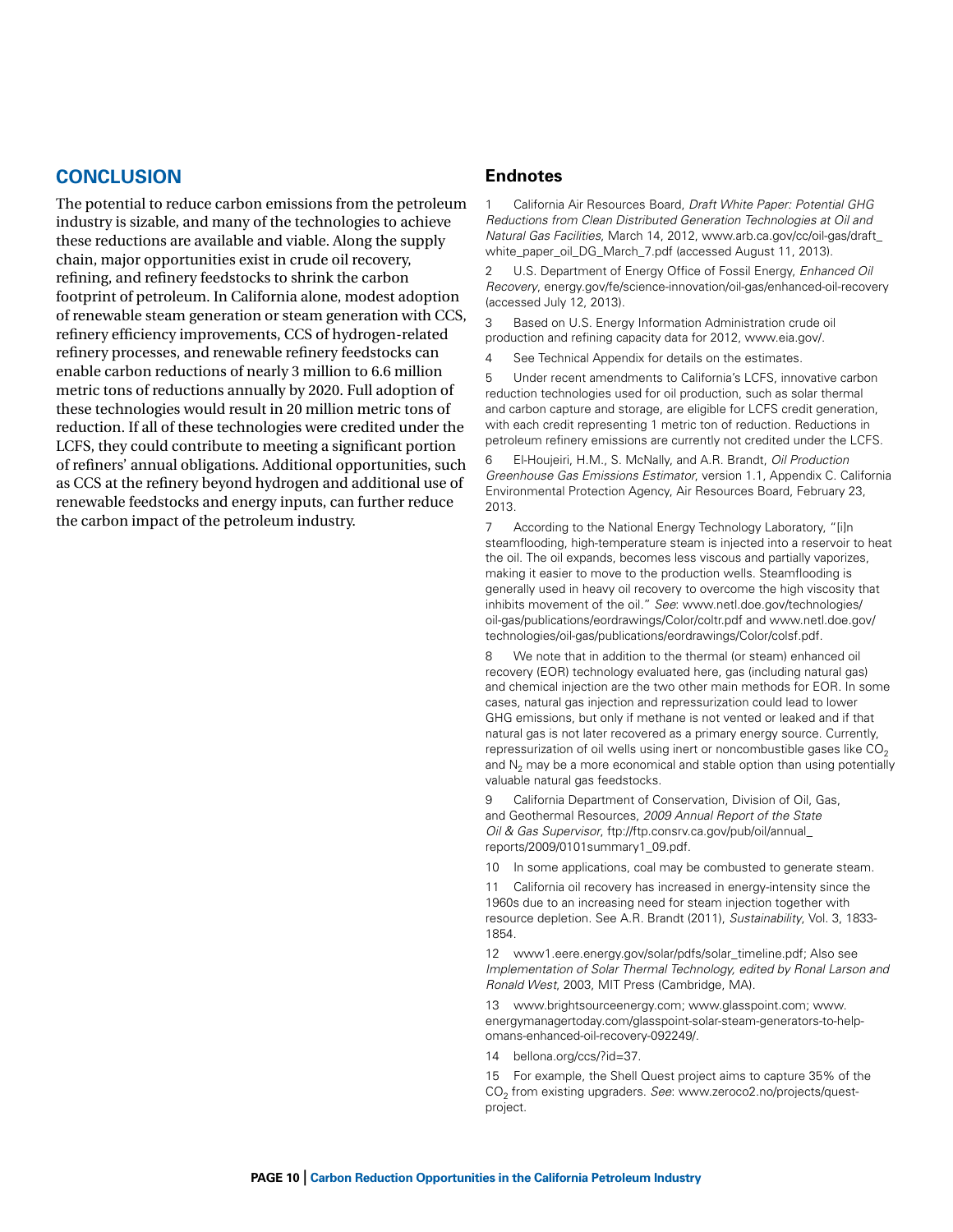16 IPCC (2005), *Special Report on Carbon Dioxide Capture and Storage*. Prepared by Working Group III of the Intergovernmental Panel on Climate Change (Cambridge/New York: Cambridge University Press, 2005 442. Environmental Non-Governmental Organisation (ENGO), *Perspectives on Carbon Capture and Storage*, 2012, www.engonetwork.org/engo\_ perspectives on ccs digital version.pdf. 2012. Massachusetts Institute of Technology, The Future of Coal: Options for a Carbon-Constrained World (Cambridge, Massachusetts: MIT, 2007), www.climatechange. ca.gov/carbon\_capture\_review\_panel/.

17 IPCC 2006, *2006 IPCC Guidelines for National Greenhouse Gas Inventories*, Volume 2 "Energy", Chapter 4 "Fugitive Emissions." Prepared by the National Greenhouse Gas Inventories Programme, Eggleston H.S., Buendia L., Miwa K., Ngara T. and Tanabe K. (eds). Published: IGES, Japan.

18 For more options and information, *see*: Harvey, S., V. Gowrishankar, and T. Singer, Leaking Profits, Natural Resources Defense Council, March 2012, www.nrdc.org/energy/files/Leaking-Profits-Report.pdf.

19 *Carbon Intensity of Crude Oil in Europe*, prepared by Energy-Redefined LLC for the International Council on Clean Transportation, November 2010, www.climateworks.org/download/?id=363969bc-e45a-4434-8ff5-553abff7e451.

20 For references, see the Environmental Defense Fund's fact sheet, "Petroleum Competitiveness," [business.edf.org/sites/business.edf.org/](http://business.edf.org/sites/business.edf.org/files/11210_LCMI-Refineries-Citations.pdf) [files/11210\\_LCMI-Refineries-Citations.pdf](http://business.edf.org/sites/business.edf.org/files/11210_LCMI-Refineries-Citations.pdf);

business.edf.org/sites/business.edf.org/files/11209\_LCMI-Refineries.pdf.

21 Each refinery is different, but overall refinery emissions from hydrogen production range between 5% and 20%. Due to their quantity and high carbon dioxide concentration, these emissions usually represent the best opportunity for CCS at refineries. *See, for example*: Det Norske Veritas, *Global Technology Roadmap for CCS in Industry, Sectoral Assessment: Refineries*, Report No. 12P5TPP-9, Draft Rev. 3, August 25, 2010, [cdn.globalccsinstitute.com/sites/default/files/publication\\_20100825\\_](http://cdn.globalccsinstitute.com/sites/default/files/publication_20100825_sector-assess-refineries.pdf) [sector-assess-refineries.pdf.](http://cdn.globalccsinstitute.com/sites/default/files/publication_20100825_sector-assess-refineries.pdf)

22 In California and nationwide in the United States, natural gas reforming is the dominant technology, as opposed to coal gasification. See: www.energy.ca.gov/2009\_energypolicy/documents/2009-05-18\_ workshop/presentations/05\_Alston\_Bird\_Vollsaeter\_May\_18\_CCS.pdf.

23 Karras, G., 2011 Oil Refinery  $CO<sub>2</sub>$  Performance Measurement, prepared by Communities for a Better Environment (CBE) for the Union of Concerned Scientists, September 2011, [www.ucsusa.org/assets/](http://www.ucsusa.org/assets/documents/global_warming/oil-refinery-CO2-performance.pdf/) [documents/global\\_warming/oil-refinery-CO2-performance.pdf/.](http://www.ucsusa.org/assets/documents/global_warming/oil-refinery-CO2-performance.pdf/) *Also see*: [www.ucsusa.org/assets/documents/global\\_warming/California-Refineries-](http://www.ucsusa.org/assets/documents/global_warming/California-Refineries-The-Most-Carbon-Intensive-in-the-Nation.pdf)[The-Most-Carbon-Intensive-in-the-Nation.pdf.](http://www.ucsusa.org/assets/documents/global_warming/California-Refineries-The-Most-Carbon-Intensive-in-the-Nation.pdf)

24 While in general, reduced demand for these higher-carbon feedstocks can reduce overall production and use, we note that estimating the actual reduction in emissions is nontrivial and requires a market analysis of the reduced overall demand in heavy crude oil as well as accounting for potential feedstock substitution. We note that, in part because of these crediting challenges, the LCFS has remained focused on innovative technologies that require clear additional investments and result in direct, verifiable emission reductions.

25 Omitting carbon reduction technologies on the vehicle itself, e.g., fuel economy improvements and alternative fuels.

26 California Air Resources Board, *Low Carbon Fuel Standard Final Regulation Order*, November 26, 2012, www.arb.ca.gov/fuels/lcfs/ CleanFinalRegOrder112612.pdf.

27 Van Heel, A.P.G. et al., "The Impact of Daily and Seasonal Cycles in Solar-Generated Steam on Oil Recovery." Presented at the Society of Petroleum Engineers Enhanced Oil Recovery Conference, Muscat, Oman, April 11–13, 2010, www.glasspoint.com/media/2012/11/SPE-Paper-129225\_Solar-Steam\_Bentouati.pdf.

28 GlassPoint, "Use Less Gas for EOR," [www.glasspoint.com/](http://www.glasspoint.com/technology/use-less-gas/) [technology/use-less-gas/](http://www.glasspoint.com/technology/use-less-gas/) (accessed May 22, 2013).

29 [energyalmanac.ca.gov/petroleum/](http://energyalmanac.ca.gov/petroleum/) (accessed August 19, 2013).

30 bellona.org/ccs/?id=37.

31 For example, the Shell Quest project aims to capture 35% of the CO<sub>2</sub> from existing upgraders. See: www.zeroco2.no/projects/questproject

32 See, for example, Melzer, L. Stephen, *Carbon Dioxide Enhanced Oil Recovery (CO<sub>2</sub> EOR): Factors Involved in Adding Carbon Capture, Utilization and Storage (CCUS) to Enhanced Oil Recovery*, February 2012, [neori.org/Melzer\\_CO2EOR\\_CCUS\\_Feb2012.pdf.](http://neori.org/Melzer_CO2EOR_CCUS_Feb2012.pdf) Also see: National Energy Technology Laboratory, U.S. Department of Energy, Improving Domestic Energy Security and Lowering  $CO<sub>2</sub>$  Emissions with 'Next Generation' CO<sub>2</sub>-Enhanced Oil Recovery (CO<sub>2</sub>-EOR), June 1, 2011, DOE/ NETL-2011/1504, Activity 04001.420.02.03, [www.netl.doe.gov/energy](http://www.netl.doe.gov/energy-analyses/pubs/storing co2 w eor_final.pdf)[analyses/pubs/storing%20co2%20w%20eor\\_final.pdf](http://www.netl.doe.gov/energy-analyses/pubs/storing co2 w eor_final.pdf).

33 "Energy Optimization & CO<sub>2</sub> Reduction Opportunities: A Refining & Petrochemicals Webinar," Honeywell Process Solutions and UOP, 2009.

34 Worrell, E., and C. Galitsky, *Energy Efficiency Improvement and Cost Saving Opportunities for Petroleum Refineries: An Energy Star® Guide for Energy and Plant Managers*. Ernest Orlando Lawrence Berkeley National Laboratory, February 2005. The LBNL study doesn't give specific energy use from steam distribution systems, but boiler fuels account for 33% on average of fuel used across the refineries in the U.S.

35 Environmental Defense Fund, "Think U.S. Industry Can't be More Competitive? Think Again" fact sheet citations, August 2010, business. edf.org/sites/business.edf.org/files/11210\_LCMI-Refineries-Citations. pdf. Original factsheet, http://business.edf.org/sites/business.edf.org/ files/11209\_LCMI-Refineries.pdf

36 California Air Resources Board, *Energy Efficiency and Co-Benefits Assessment of Large Industrial Sources: Refinery Sector Public Report*, June 6, 2013, www.arb.ca.gov/cc/energyaudits/eeareports/refinery.pdf.

37 California Air Resources Board, *Mandatory GHG Reporting Data: Emissions Reported for Calendar Year 2010*, March 12, 2012, www. arb.ca.gov/cc/reporting/ghg-rep/reported\_data/mandatory\_reporting\_ facility\_2010\_summary\_2012-03-12.xlsx.

38 UOP, Honeywell, presentation by Chris Higby given at Alternative Clean Transportation (ACT) Expo, Washington, D.C., June 26, 2013, www. actexpo.com/pdfs/ACTE2013/presentations/BO3-5/5-Higby-Honeywell. pdf.

39 Egeberg, R.G., N.H. Michaelsen, and L. Skyum, *Novel Hydrotreating Technology for Production of Green Diesel*. Haldor Topsøe, [www.topsoe.](http://www.topsoe.com/business_areas/refining/~/media/PDF files/Refining/novel_hydrotreating_technology_for_production_of_green_diesel.ashx) [com/business\\_areas/refining/~/media/PDF%20files/Refining/novel\\_](http://www.topsoe.com/business_areas/refining/~/media/PDF files/Refining/novel_hydrotreating_technology_for_production_of_green_diesel.ashx) [hydrotreating\\_technology\\_for\\_production\\_of\\_green\\_diesel.ashx](http://www.topsoe.com/business_areas/refining/~/media/PDF files/Refining/novel_hydrotreating_technology_for_production_of_green_diesel.ashx) (accessed May 22, 2013).

40 See Technical Appendix for details on the estimates.

41 Based on California Air Resources Board, *LCFS Program Review Advisory Panel: New Illustrative LCFS Scenarios*, [www.arb.ca.gov/fuels/](http://www.arb.ca.gov/fuels/lcfs/workgroups/advisorypanel/advisorypanel.htm) [lcfs/workgroups/advisorypanel/advisorypanel.htm](http://www.arb.ca.gov/fuels/lcfs/workgroups/advisorypanel/advisorypanel.htm) (accessed June 5, 2013); California Air Resources Board, Low Carbon Fuel Standard Final Regulation Order, www.arb.ca.gov/fuels/lcfs/CleanFinalRegOrder112612. pdf, November 26, 2012.

42 For example, the California Air Resources Board's 2013 public report, Energy Efficiency and Co-Benefits Assessment of Large Industrial Sources Refinery Sector Public Report, shows reductions in particulate matter (PM) and nitrous oxide (NOx) through adoption of energy efficiency technologies. While the report did not include the potential reduction estimates for toxic air pollutants (TACs), co-benefits of TAC reductions would be expected as well. www.arb.ca.gov/cc/energyaudits/ energyaudits.htm.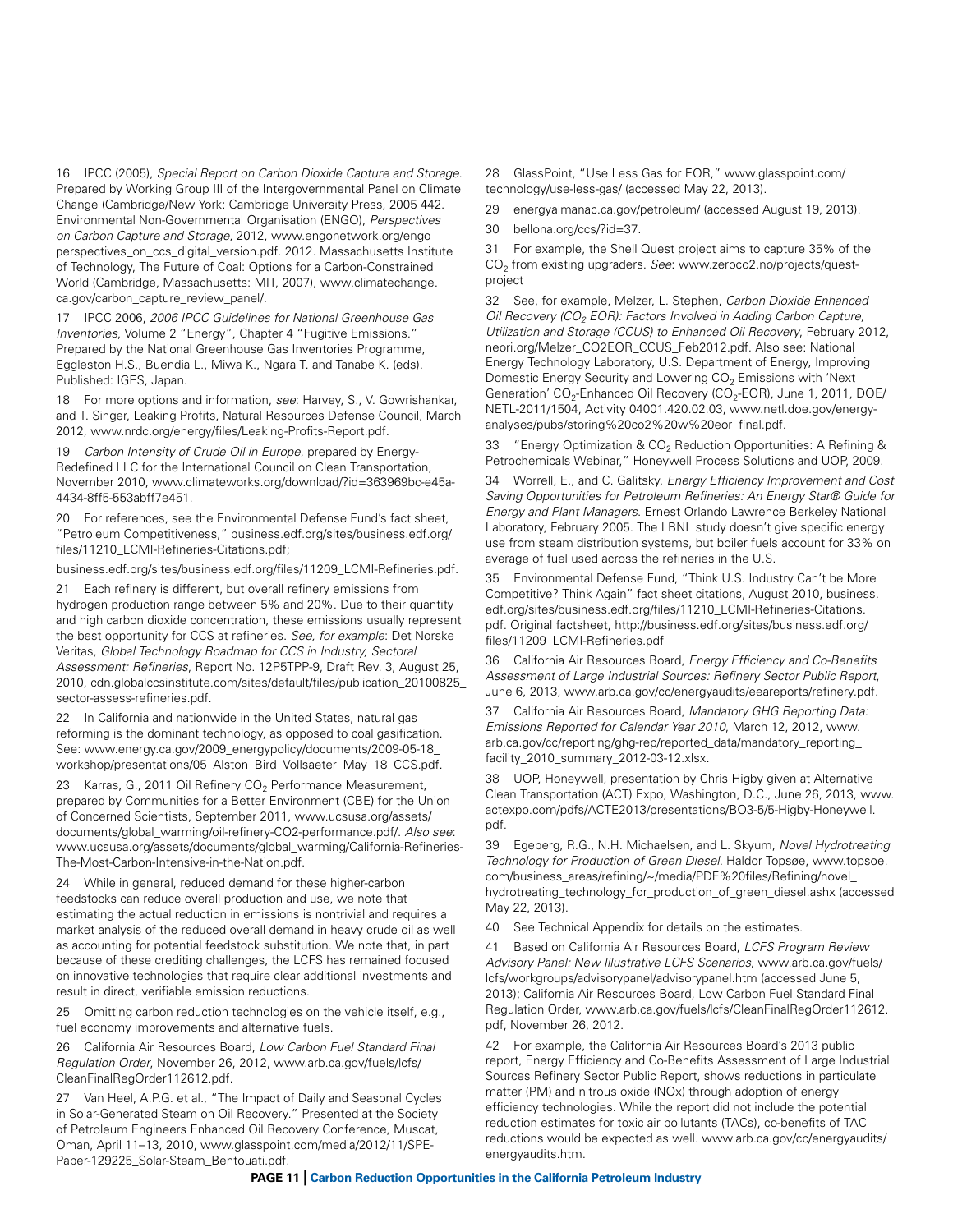# **Technical Appendix**

This appendix details the methodology, references, assumptions, and calculations used to evaluate carbon reduction opportunities in the petroleum industry.

# **Methodology**

Tetra Tech Inc. evaluated potential carbon reductions from each technology on the basis of engineering experience and expertise, review of the technical and scientific literature, and discussions with experts. Engineering estimates were made by considering the displaced or avoided energy consumption for the specific energy technology, with baseline energy consumption or emissions data obtained from a number of sources such as the U.S. Department of Energy's Greenhouse Gases, Regulated Emissions, and Energy Use in Transportation (GREET) model, developed by the Argonne National Laboratory, as well as publically available data from the California Energy Commission and California Air Resources Board.

# **Low and High Adoption Cases**

Overall technology adoption cases were estimated on the basis of reasonable, conservative what-if scenarios, including consideration of timescales for planning, permitting, and installation. The low and high cases apply linear adoption curves, assuming no technology implementation in 2013, half of scenario implementation by 2017, and full scenario implementation by 2020. The specific adoption percentages for each technology in the two cases are detailed in the issue brief.

# **Crude Oil Production Emissions**

Emissions of direct and indirect GHG emissions from producing crude oil in California were estimated on the basis of field-level carbon-intensity and production data from the California Air Resources Board (2013).<sup>1</sup> We note that ARB estimates are for fields producing more than 10,000 barrels in 2011. Lower heating values were assigned to barrels based on API and utilizing factors in the Oil Production Greenhouse Gas Emission Estimator (OPGEEE), version 1.0.2 Based on ARB's estimates, total production volume for 2011 was 213,630,418 barrels for fields producing more than 10,000 barrels with a weighted average carbon intensity of 12.4 grams per megajoule (g/MJ). Total emissions were estimated to be 16.8 MMT for California oil production and 0.8 MMT for California Outer Continental Shelf lands.

# **Steam Generation Emissions**

The potential for carbon reductions from steam generation in enhanced oil recovery is assessed on the basis of natural gas consumption in steam flooding and cyclic steam injection for California onshore wells. Based on data from the California Department of Conservation, between January 2011 and June 2012, average natural gas consumption for steam injection was 522,103 million BTU (MMBtu) per day.3 Of this amount, steam for oil recovery that is not generated through cogeneration is assumed to be generated via once-through steam generators (OTSGs), estimated to be responsible for 58 percent of California steam generation, or 301,330 MMBtu per day. The emissions associated with combustion of natural gas in OTSGs have two components: the emissions of the fuel itself (including natural gas recovery, transportation and distribution, and storage), and the emissions of burning the fuel in a boiler. The emissions profiles from the California version of the GREET model ([Table 1\)](#page-11-0) are used to estimate OTSG steam generation emissions.4 The carbon reduction potential of renewable steam generation is calculated on the basis of the displacement of both natural gas fuel and combustion emissions, while the carbon reduction potential of carbon capture and sequestration (CCS) is based on the displacement of natural gas combustion emissions only. (Upstream emissions associated with the natural gas fuel itself would not be displaced in steam generation with CCS.) Carbon dioxide equivalents are calculated on the basis of the carbon content of the emissions and their global warming potentials utilized in GREET, with the GWP<sub>CH4</sub> of 25 and a  $GWP<sub>N2O</sub>$  of 298 utilized.

<span id="page-11-0"></span>

| <b>Table 1. Steam Generation Emissions</b> |                            |                   |  |
|--------------------------------------------|----------------------------|-------------------|--|
|                                            | <b>Emissions (g/MMBtu)</b> |                   |  |
|                                            | <b>Fuel</b>                | <b>Combustion</b> |  |
| VOC.                                       | 6.3                        | 1.6               |  |
| <b>CO</b>                                  | 11                         | 16                |  |
| CH <sub>4</sub>                            | 130                        | 1 <sub>1</sub>    |  |
| N <sub>2</sub> 0                           | 0.066                      | 0.32              |  |
|                                            | 5,000                      | 58,000            |  |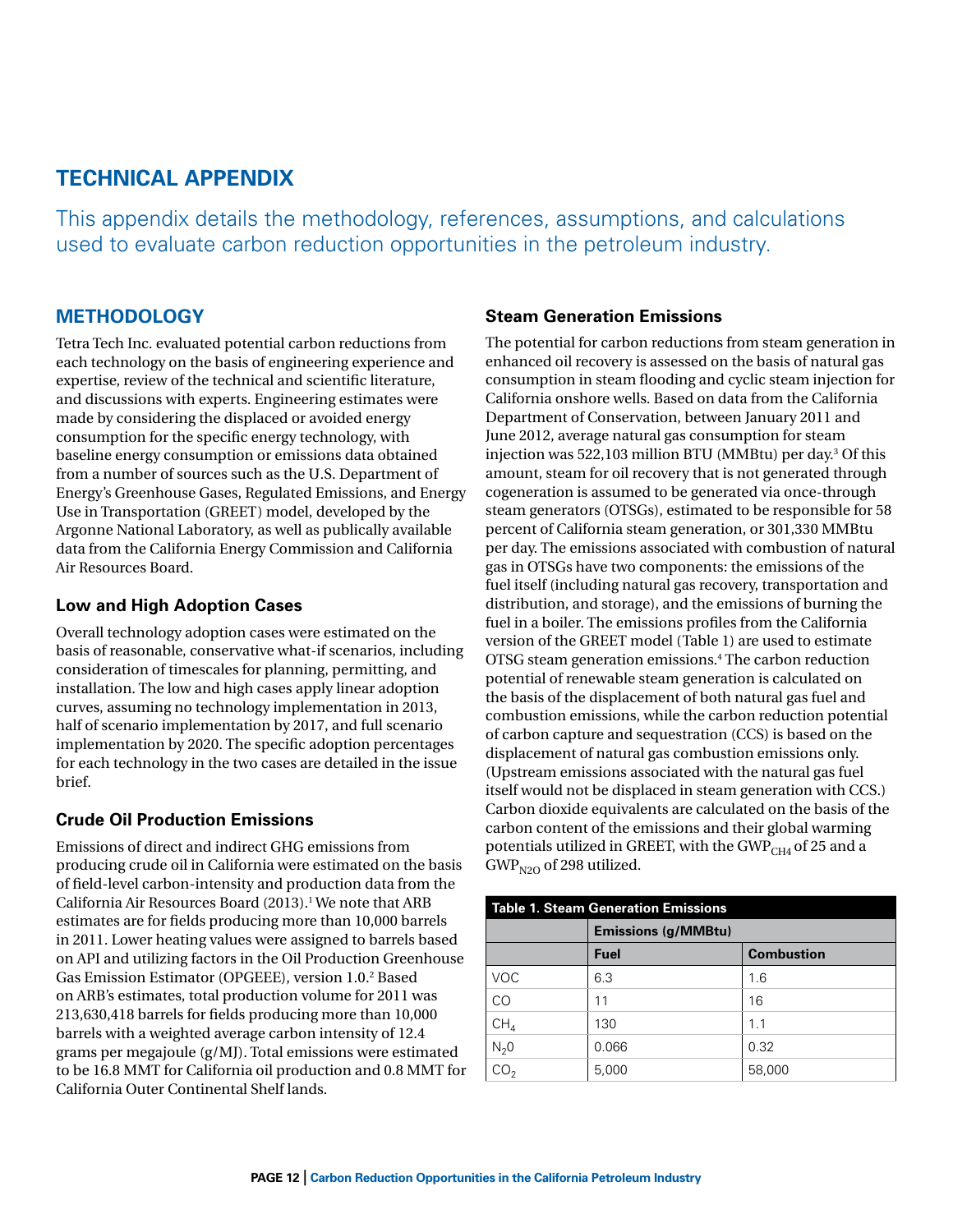### **Refinery Emissions**

California refinery greenhouse gas (GHG) emissions are derived from facility reports to the California Air Resources Board for calendar year 2010.<sup>5</sup> The relevant subset of these data, reflecting only the facilities whose primary purpose is petroleum refining, is reproduced in [Table 2](#page-12-0) below.

<span id="page-12-0"></span>

| Table 2. California Refinery GHG Emissions |                                                                                       |                                                                                         |  |
|--------------------------------------------|---------------------------------------------------------------------------------------|-----------------------------------------------------------------------------------------|--|
| <b>Facility</b><br>ID#                     | <b>Facility Name</b>                                                                  | Total Reported CO <sub>2</sub><br><b>Equivalent Emissions</b><br>(metric tons/yr, 2010) |  |
| 101384                                     | Chevron Products Company-<br>Richmond Refinery, 94802                                 | 4,511,882                                                                               |  |
| 100914                                     | Shell Oil Products US                                                                 | 4,446,565                                                                               |  |
| 101246                                     | BP West Coast Products LLC,<br>Refinery                                               | 4,432,662                                                                               |  |
| 100138                                     | Chevron Products Company-<br>El Segundo Refinery, 90245                               | 3,452,447                                                                               |  |
| 100217                                     | ExxonMobil Torrance Refinery                                                          | 2,916,147                                                                               |  |
| 100372                                     | Valero Refining Company-<br>California, Benicia Refinery and<br>Benicia Asphalt Plant | 2,627,977                                                                               |  |
| 101331                                     | Tesoro Refining and Marketing<br>Company, 94553                                       | 2,028,587                                                                               |  |
| 100329                                     | ConocoPhillips Los Angeles<br>Refinery Wilmington Plant                               | 1,660,864                                                                               |  |
| 100303                                     | Conoco Phillips Refining<br>Company-SF Refinery                                       | 1,638,946                                                                               |  |
| 100335                                     | Tesoro Refining and Marketing<br>Company-LAR                                          | 1,416,592                                                                               |  |
| 101205                                     | Ultramar Inc.-Valero                                                                  | 1,104,741                                                                               |  |
| 100913                                     | ConocoPhillips Los Angeles<br>Refinery, Carson Plant                                  | 760,577                                                                                 |  |
| 101226                                     | ConocoPhillips Santa Maria<br>Refinery                                                | 240.912                                                                                 |  |
| 101056                                     | Paramount Petroleum<br>Corporation                                                    | 209,026                                                                                 |  |
| 101507                                     | Kern Oil and Refining Company                                                         | 145,206                                                                                 |  |
| 101239                                     | San Joaquin Refining Company                                                          | 84,426                                                                                  |  |
| 101162                                     | Lunday-Thagard Company                                                                | 34,040                                                                                  |  |
| 101320                                     | Edgington Oil Company<br>20,378                                                       |                                                                                         |  |
|                                            |                                                                                       | TOTAL: 31,731,977                                                                       |  |

Source: CARB

Projections to 2020 of California refinery emissions are based on gasoline and diesel forecasts from the "Low Petroleum Demand Scenario" of the California Energy Commission's 2011 *Integrated Energy Policy Report (IEPR)*  Transportation Forecasting Report.<sup>6</sup> Volumes of gasoline and diesel demanded annually are linearly interpolated from IEPR estimates for 2009, 2015, and 2020 ([Table 3](#page-12-1)), and crude oil volume and associated refinery emissions are projected by scaling the demand estimates using 2009 data (Table 4). In 2009, refinery GHG emissions were reported at 31,204,903 metric tons, and 597,132,000 barrels of crude oil were used to produce gasoline and diesel in California.<sup>7</sup>

<span id="page-12-1"></span>

| Table 3. California Gasoline and Diesel Projections |                    |                  |  |
|-----------------------------------------------------|--------------------|------------------|--|
| Year                                                | Gasoline (gallons) | Diesel (gallons) |  |
| 2009                                                | 14,804,119,733     | 3,200,244,414    |  |
| 2010                                                | 14,685,955,128     | 3,265,236,366    |  |
| 2011                                                | 14,567,790,522     | 3,330,228,318    |  |
| 2012                                                | 14,449,625,917     | 3,395,220,270    |  |
| 2013                                                | 14,331,461,312     | 3,460,212,221    |  |
| 2014                                                | 14,213,296,706     | 3,525,204,173    |  |
| 2015                                                | 14,095,132,101     | 3,590,196,125    |  |
| 2016                                                | 13,898,190,554     | 3,641,464,547    |  |
| 2017                                                | 13,701,249,006     | 3,692,732,969    |  |
| 2018                                                | 13,504,307,459     | 3,744,001,392    |  |
| 2019                                                | 13,307,365,911     | 3,795,269,814    |  |
| 2020                                                | 13,110,424,364     | 3,846,538,236    |  |

| Table 4. Projected California Refinery Volume and Emissions |                                                     |                                                             |  |
|-------------------------------------------------------------|-----------------------------------------------------|-------------------------------------------------------------|--|
| Year                                                        | <b>Total Crude Volume</b><br>(thousands of barrels) | <b>Total Refinery GHG</b><br><b>Emissions (metric tons)</b> |  |
| 2013                                                        | 591.388                                             | 30.904.714                                                  |  |
| 2014                                                        | 588.969                                             | 30,778,334                                                  |  |
| 2015                                                        | 586,551                                             | 30.651.955                                                  |  |
| 2016                                                        | 581.719                                             | 30,399,476                                                  |  |
| 2017                                                        | 576.888                                             | 30.146.998                                                  |  |
| 2018                                                        | 572.057                                             | 29.894.519                                                  |  |
| 2019                                                        | 567.225                                             | 29.642.041                                                  |  |
| 2020                                                        | 562.394                                             | 29.389.562                                                  |  |

Note that refinery emissions were calculated by using crude volume projections to scale current emissions, so the decline in GHG emissions in this table is entirely due to a decline in crude volume. The crude volume decline is projected by the CEC IEPR, presumably accounting for fuel economy improvements and reduced travel demand due to policies that reduce vehicle-miles traveled.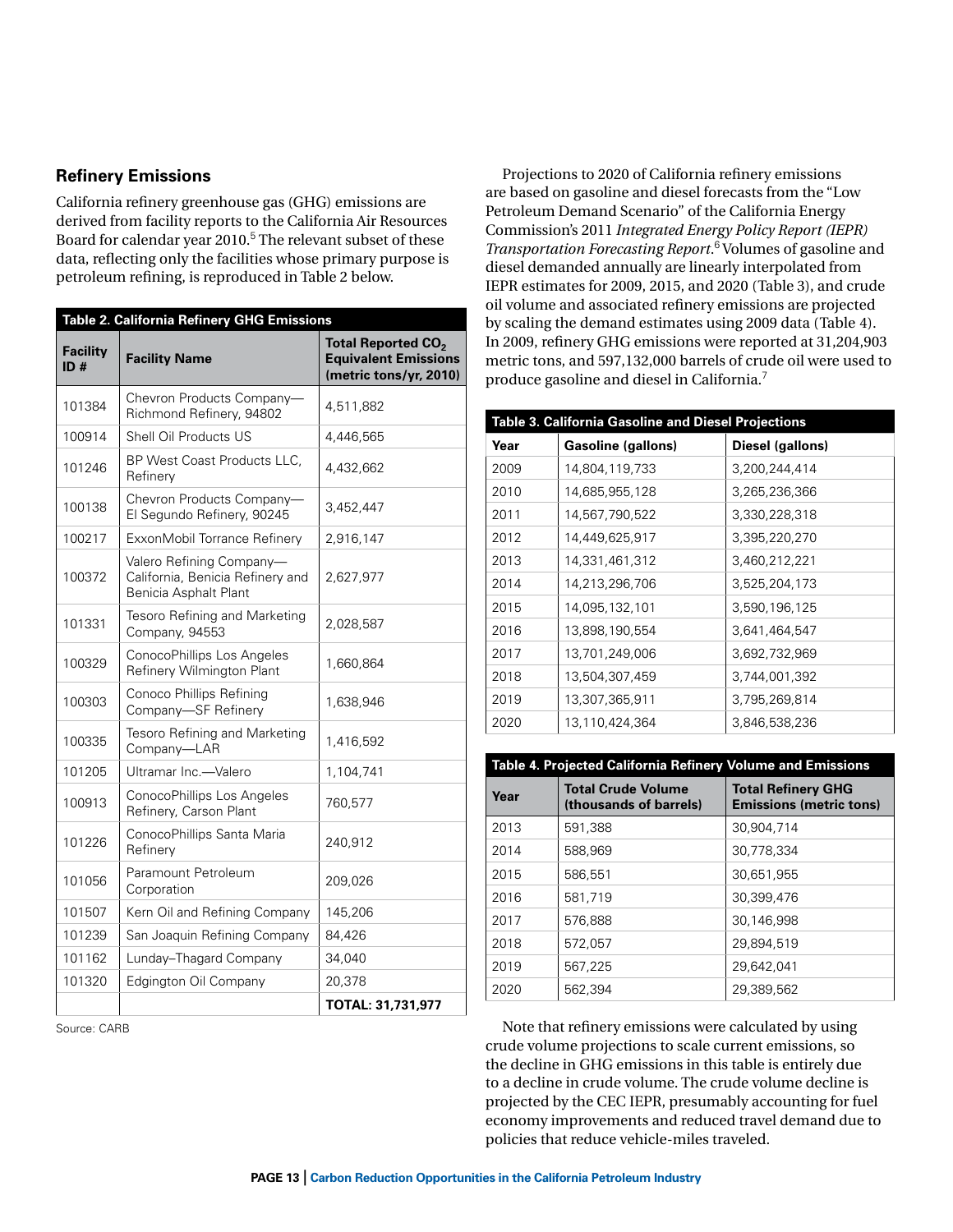Hydrogen processes make up part of total refinery emissions. As with natural gas used in steam generation, emissions for hydrogen also have two components: those generated during the reforming of natural gas (feed) to produce the hydrogen, and those generated from combustion of natural gas for the energy requirement (process energy) to produce hydrogen, such as a furnace. A more detailed description can be found in NREL (2003).8

Utilizing the LBNL "Profile of the Petroleum Refining Industry in California," TetraTech Inc. was able to estimate that 576 standard cubic feet (scf) of hydrogen, or 1.47 kg, is used on average to produce one barrel in California.9 Utilizing the hydrogen production assumptions embedded in the California GREET model, there is an estimated 10.5 kg  $CO<sub>2</sub>$  of emissions per barrel of crude oil (kg/bbl) from  $H_2$  production, with 8.0 kg  $CO<sub>2</sub>$  per barrel emitted from steam methane reforming to  $H_2$  and the remaining 2.4 kg  $CO_2$  per barrel from the natural gas utilized as process energy for the  $H_2$ production. The assumptions in the California GREET model are that 0.238 MMBtu of natural gas is used as process energy for each MMBtu of  $H_2$  produced. According to Collodi (2010),  $\mathrm{CO}_2$  removal efficiencies for specific streams can be about 90 percent (for tail gas and flue gas) to more than 99 percent (from raw  $H<sub>2</sub>$ ). For simplicity, it is assumed in the calculations that all the  $CO<sub>2</sub>$  is removed.<sup>10</sup>

# **Renewable Feedstock Emissions**

The carbon reduction potential of using renewable feedstocks to displace crude oil is calculated on the basis of the full-fuelcycle carbon intensity of diesel fuel compared with that of renewable diesel. Carbon intensity values are derived from the California Air Resources Board Low Carbon Fuel Standard  $(LCFS)$  regulation.<sup>11</sup> The carbon intensity of renewable diesel is assumed to be the average of fuel produced from soy oil and fuel produced from tallow ([Table 5](#page-13-0)). From these carbon intensity values, the carbon reduction potential is calculated using the California diesel volume projections.

<span id="page-13-0"></span>

| <b>Table 5. Fuel Carbon Intensity Values</b> |                                          |  |  |
|----------------------------------------------|------------------------------------------|--|--|
| <b>Fuel</b>                                  | Carbon Intensity (gCO <sub>2</sub> e/MJ) |  |  |
| Diesel                                       | 98.03                                    |  |  |
| Renewable diesel:                            |                                          |  |  |
| From soy oil                                 | 82.16                                    |  |  |
| From tallow                                  | 39.33                                    |  |  |
| Average                                      | 60.75                                    |  |  |

Source: CARB

# **Annual Obligations for Refiners**

The annual obligations for refiners imposed by California's LCFS (Table 6) are derived from the California Air Resources Board's illustrative scenarios.<sup>12</sup> Gasoline Scenario 8 and Diesel Scenario 6 were selected as reasonable representations of the future fuel mix, and the carbon intensity values in these illustrative scenarios were modified using updated values from the LCFS final regulation order.<sup>13</sup>

| Table 6. California LCFS Annual Obligations for Refiners |                                                                                         |        |                          |                                                      |       |  |
|----------------------------------------------------------|-----------------------------------------------------------------------------------------|--------|--------------------------|------------------------------------------------------|-------|--|
| Year                                                     | <b>LCFS Compliance Schedule for Average</b><br>Carbon Intensity (gCO <sub>2</sub> e/MJ) |        |                          | <b>Annual Credits Required (million metric tons)</b> |       |  |
|                                                          | Gasoline                                                                                | Diesel | Gasoline                 | Diesel                                               | Total |  |
| <b>Baseline</b>                                          | 99.18                                                                                   | 98.03  | $\overline{\phantom{m}}$ | $\overline{\phantom{m}}$                             |       |  |
| 2013                                                     | 97.96                                                                                   | 97.05  | 1.9                      | 0.4                                                  | 2.3   |  |
| 2014                                                     | 97.47                                                                                   | 96.56  | 2.6                      | 0.6                                                  | 3.3   |  |
| 2015                                                     | 96.48                                                                                   | 95.58  | 4.0                      | 1.1                                                  | 5.1   |  |
| 2016                                                     | 95.49                                                                                   | 94.6   | 5.3                      | 1.4                                                  | 6.7   |  |
| 2017                                                     | 94.00                                                                                   | 93.13  | 7.1                      | 2.0                                                  | 9.1   |  |
| 2018                                                     | 92.52                                                                                   | 91.66  | 8.9                      | 2.6                                                  | 11.5  |  |
| 2019                                                     | 91.03                                                                                   | 90.19  | 10.6                     | 3.3                                                  | 13.9  |  |
| 2020                                                     | 89.06                                                                                   | 88.23  | 12.8                     | 4.2                                                  | 16.9  |  |

Source: CARB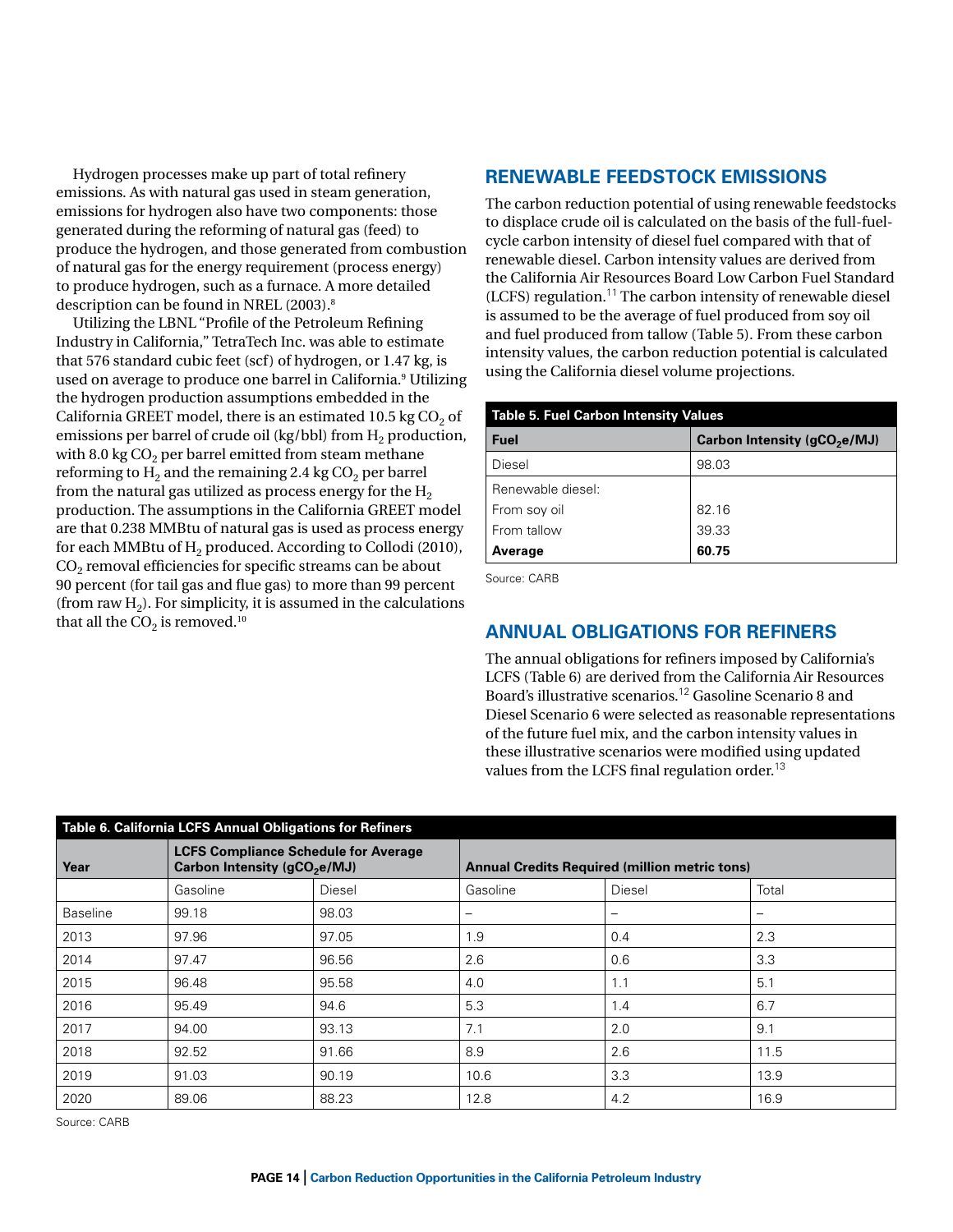#### **Technical Appendix Endnotes**

1 [www.arb.ca.gov/fuels/lcfs/regamend13/062013\\_ca-produced-crude](http://www.arb.ca.gov/fuels/lcfs/regamend13/062013_ca-produced-crude-names_draft-field-allocation-and-ci-estimates.xlsx)[names\\_draft-field-allocation-and-ci-estimates.xlsx](http://www.arb.ca.gov/fuels/lcfs/regamend13/062013_ca-produced-crude-names_draft-field-allocation-and-ci-estimates.xlsx) (accessed August 11, 2013). "Public Workshop for the Refinery-Specific Incremental Deficit Option and Low-Complexity/Low Energy-Use Refinery Provisions," California Air Resources Board June 20, 2013.

2 [www.arb.ca.gov/fuels/lcfs/hcico/opgee\\_v1.0a.xlsx;](http://www.arb.ca.gov/fuels/lcfs/hcico/opgee_v1.0a.xlsx) [www.arb.ca.gov/](http://www.arb.ca.gov/fuels/lcfs/hcico/draft_Inputs_OPGEE_V1%200_preliminary.xlsx) [fuels/lcfs/hcico/draft\\_Inputs\\_OPGEE\\_V1%200\\_preliminary.xlsx,](http://www.arb.ca.gov/fuels/lcfs/hcico/draft_Inputs_OPGEE_V1%200_preliminary.xlsx) ( accessed August 11, 2013). Public Workshop, California Air Resources Board, June 12, 2012.

3 Monthly Production and Injection Database, California Department of Conservation: Division of Oil, Gas, and Geothermal Resources.

4 CA-GREET1.8b, December 2009.

5 California Air Resources Board, *Mandatory GHG Reporting Data: Emissions Reported for Calendar Year 2010*, March 12, 2012, www. arb.ca.gov/cc/reporting/ghg-rep/reported\_data/mandatory\_reporting\_ facility\_2010\_summary\_2012-03-12.xlsx.

6 California Energy Commission, *Transportation Energy Forecast and Analyses for the 2011 Integrated Energy Policy Report*, CEC-600-2011- 007-SD, August 2011, www.energy.ca.gov/2011publications/CEC-600- 2011-007/CEC-600-2011-007-SD.pdf.

7 California Energy Commission, *Energy Almanac*, energyalmanac. ca.gov/ (accessed January 18, 2013).

8 NREL (2003), *Hydrogen from Steam-Methane Reforming with CO2 Capture*, 20th Annual International Pittsburgh Coal Conference, September 15–19, 2003, Pittsburgh, Pa, published June 30, 2003, [www.](http://www.netl.doe.gov/technologies/hydrogen_clean_fuels/refshelf/papers/pgh/hydrogen%20from%20steam%20methane%20reforming%20for%20carbon%20dioxide%20cap.pdf) [netl.doe.gov/technologies/hydrogen\\_clean\\_fuels/refshelf/papers/pgh/](http://www.netl.doe.gov/technologies/hydrogen_clean_fuels/refshelf/papers/pgh/hydrogen%20from%20steam%20methane%20reforming%20for%20carbon%20dioxide%20cap.pdf) [hydrogen%20from%20steam%20methane%20reforming%20for%20](http://www.netl.doe.gov/technologies/hydrogen_clean_fuels/refshelf/papers/pgh/hydrogen%20from%20steam%20methane%20reforming%20for%20carbon%20dioxide%20cap.pdf) [carbon%20dioxide%20cap.pdf](http://www.netl.doe.gov/technologies/hydrogen_clean_fuels/refshelf/papers/pgh/hydrogen%20from%20steam%20methane%20reforming%20for%20carbon%20dioxide%20cap.pdf) (accessed September 6, 2013).

9 DOE (2004), *Profile of the Petroleum Refining Industry in California*, Lawrence Berkeley National Laboratory, LBNL-55450, [www1.eere.energy.](http://www1.eere.energy.gov/manufacturing/resources/petroleum_refining/pdfs/cpi_profile.pdf) [gov/manufacturing/resources/petroleum\\_refining/pdfs/cpi\\_profile.pdf](http://www1.eere.energy.gov/manufacturing/resources/petroleum_refining/pdfs/cpi_profile.pdf) (accessed September 5, 2013).

10 Guido Collodi and Foster Wheeler (2009), *Hydrogen Production*  via Steam Methane Reforming with CO<sub>2</sub> Capture, 4th International Conference on Safety and Environment in Process Industry, March 14–17, 2010. Florence, Italy, [www.aidic.it/CISAP4/webpapers/7Collodi.pdf](http://www.aidic.it/CISAP4/webpapers/7Collodi.pdf) (accessed September 6, 2013).

California Air Resources Board, "Low Carbon Fuel Standard Final Regulation Order, November 26, 2012." http://www.arb.ca.gov/fuels/lcfs/ CleanFinalRegOrder112612.pdf. November 26, 2012.

12 Based on California Air Resources Board, *LCFS Program Review Advisory Panel: New Illustrative LCFS Scenarios*, www.arb.ca.gov/ fuels/lcfs/workgroups/advisorypanel/advisorypanel.htm (accessed June 5, 2013). California Air Resources Board, Low Carbon Fuel Standard Final Regulation Order, November 26, 2012, www.arb.ca.gov/fuels/lcfs/ CleanFinalRegOrder112612.pdf.

13 California Air Resources Board, Low Carbon Fuel Standard Final Regulation Order, November 26, 2012, www.arb.ca.gov/fuels/lcfs/ CleanFinalRegOrder112612.pdf.